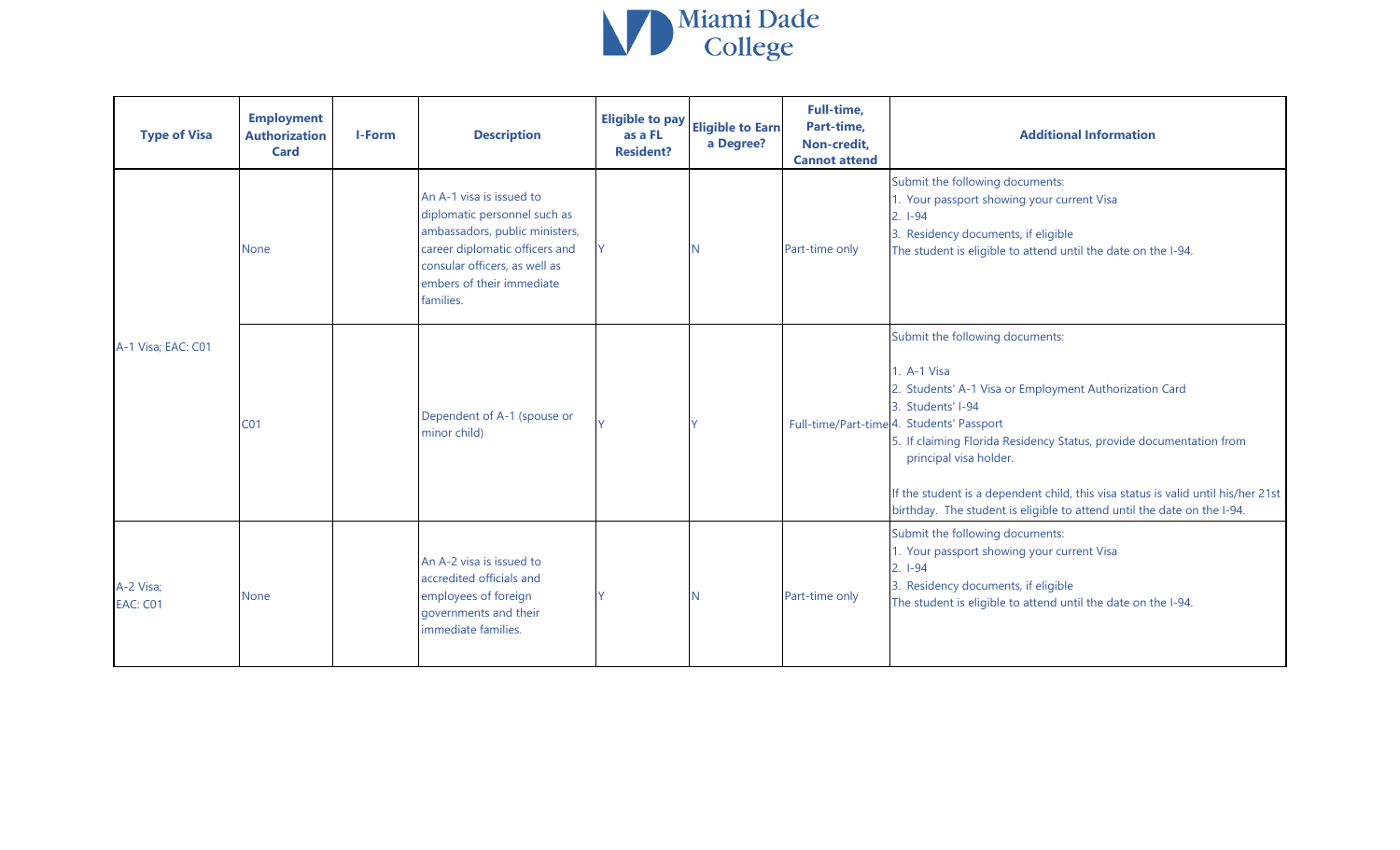

| <b>Type of Visa</b>                         | <b>Employment</b><br><b>Authorization</b><br><b>Card</b> | I-Form | <b>Description</b>                                                                                                   | <b>Eligible to pay</b><br>as a FL<br><b>Resident?</b> | <b>Eligible to Earn</b><br>a Degree? | Full-time,<br>Part-time,<br>Non-credit,<br><b>Cannot attend</b>              | <b>Additional Information</b>                                                                                                                                                                                                                                                                                                                                                                                         |
|---------------------------------------------|----------------------------------------------------------|--------|----------------------------------------------------------------------------------------------------------------------|-------------------------------------------------------|--------------------------------------|------------------------------------------------------------------------------|-----------------------------------------------------------------------------------------------------------------------------------------------------------------------------------------------------------------------------------------------------------------------------------------------------------------------------------------------------------------------------------------------------------------------|
| A-2 Visa;<br>EAC: C01<br>(continued)        | CO <sub>1</sub>                                          |        | Dependent of A-2 (spouse or<br>minor child)                                                                          |                                                       |                                      | Full-time/Part-time                                                          | Submit the following documents:<br>A-2 Visa<br>Students' A-2 Visa or Employment Authorization Card<br>Students' I-94<br>3.<br><b>Students' Passport</b><br>If claiming Florida Residency Status, provide documentation from<br>principal visa holder.<br>If the student is a dependent child, this visa status is valid until his/her 21st<br>birthday. The student is eligible to attend until the date on the I-94. |
| A-3 Visa                                    | None                                                     |        | An A-3 visa is issued to personal<br>employees, attendants and<br>servants of persons holding an<br>A-1 or A-2 visa. |                                                       |                                      | Part-time only                                                               | Submit the following documents:<br>A-1 or A-2 Visa<br>Students' A-3 Visa<br>3.<br>Students' I-94<br>4.<br><b>Students' Passport</b><br>5.<br>If claiming Florida Residency Status, provide documentation from<br>principal visa holder.<br>The student is eligible to attend until the date on the I-94.                                                                                                              |
| B-1/B-2: Tourist Visa;<br><b>EAC: None</b>  | None                                                     |        | This visa is issued to Tourists                                                                                      | N.                                                    |                                      | Non-Credit Only.<br>Cannot attend<br><b>Aviation or Security</b><br>Classes. | Submit the following:<br>1. Passport with B Visa<br>$2.1 - 94$<br>May attend a course that ends prior to the exit date on the I-94.                                                                                                                                                                                                                                                                                   |
| C-1, C-1D, C-2, C-3,<br>C-4 Visa; EAC: None | None                                                     |        | <b>Alien in Transit</b>                                                                                              | N                                                     |                                      | <b>Cannot Attend</b>                                                         | NOT ELIGIBLE TO ATTEND ANY CLASSES (EVEN NON-CREDIT).                                                                                                                                                                                                                                                                                                                                                                 |
| D-1, D-2 Visa;<br><b>EAC: None</b>          | <b>None</b>                                              |        | Crewmen                                                                                                              | N                                                     |                                      | <b>Cannot Attend</b>                                                         | NOT ELIGIBLE TO ATTEND ANY CLASSES (EVEN NON-CREDIT).                                                                                                                                                                                                                                                                                                                                                                 |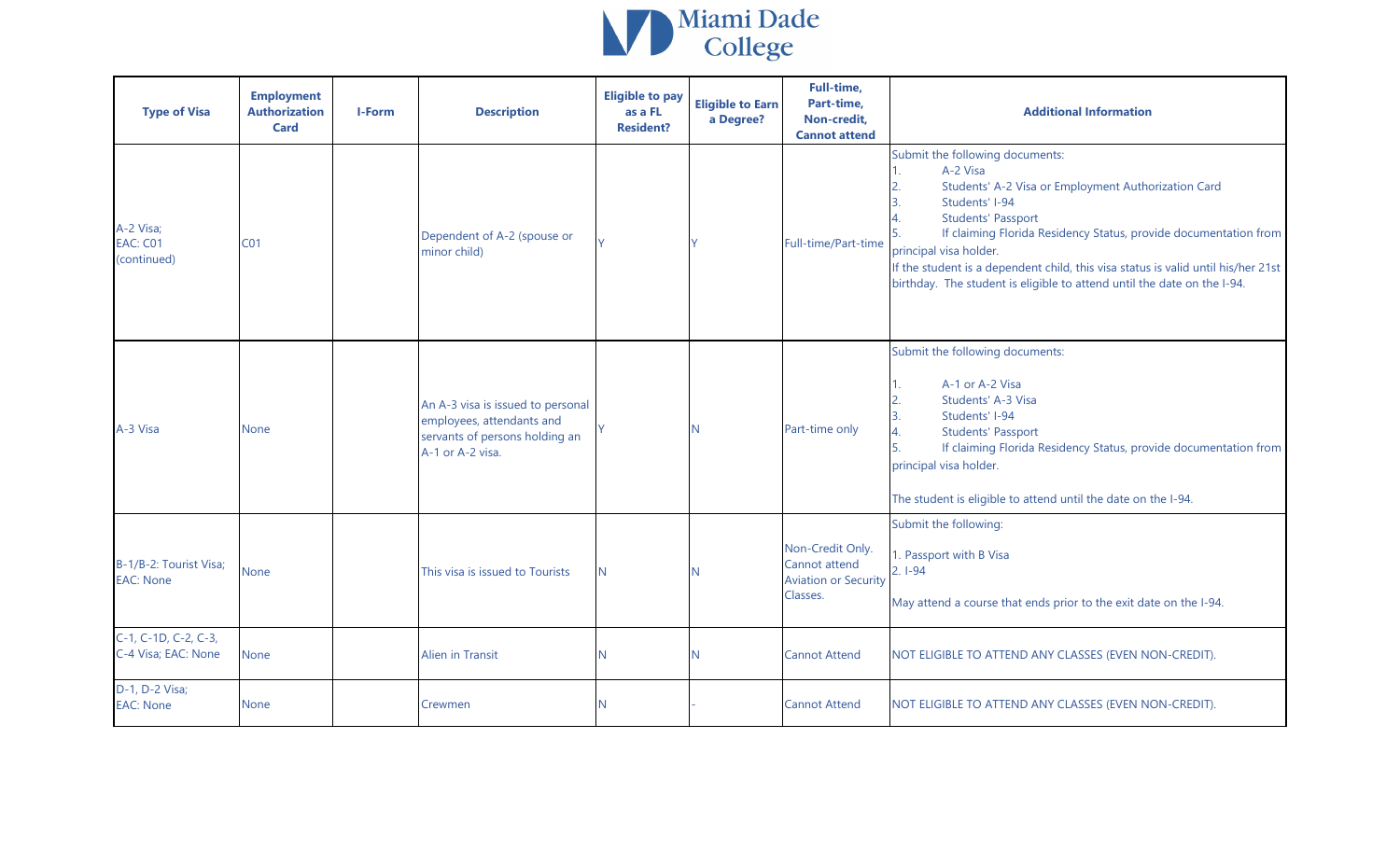

| <b>Type of Visa</b>                             | <b>Employment</b><br><b>Authorization</b><br><b>Card</b> | <b>I-Form</b> | <b>Description</b>                                          | <b>Eligible to pay</b><br>as a FL<br><b>Resident?</b> | <b>Eligible to Earn</b><br>a Degree? | Full-time,<br>Part-time,<br>Non-credit,<br><b>Cannot attend</b> | <b>Additional Information</b>                                                                                                                                                                                                                                                                                                                                                                                                                 |
|-------------------------------------------------|----------------------------------------------------------|---------------|-------------------------------------------------------------|-------------------------------------------------------|--------------------------------------|-----------------------------------------------------------------|-----------------------------------------------------------------------------------------------------------------------------------------------------------------------------------------------------------------------------------------------------------------------------------------------------------------------------------------------------------------------------------------------------------------------------------------------|
|                                                 |                                                          |               | <b>Treaty Traders and Treaty</b><br>Investors               |                                                       | N                                    | Part-time only                                                  | Submit the following documents:<br>1. Your passport showing your current Visa<br>$2. 1-94$<br>3. Residency documents, if eligible                                                                                                                                                                                                                                                                                                             |
| E-1, E-2 Visa; EAC:<br>C02, A17                 | <b>C02 or A17</b>                                        |               | <b>Dependents of Treaty Traders</b><br>and Treaty Investors |                                                       |                                      | Full-time/Part-time                                             | Submit the following documents:<br>E Visa (Principal)<br>1.<br>Students' E Visa and/or Employment Authorization Card<br>Students' I-94<br><b>Students' Passport</b><br>4.<br>If claiming Florida Residency Status, provide documentation<br>5.<br>from principal visa holder.<br>If the student is a dependent child, this visa status is valid until his/her<br>21st birthday. The student is eligible to attend until the date on the I-94. |
|                                                 | C3A, C3B, C3C,<br>C3ii, C3iii                            |               | <b>International Student</b>                                | N.                                                    |                                      | <b>Full-time ONLY</b>                                           | Must attend full-time.<br>Must see Campus DSO once accepted.                                                                                                                                                                                                                                                                                                                                                                                  |
| F-1 Visa;<br>EAC: C3A, C3B, C3C,<br>C3ii, C3iii |                                                          |               | <b>TRANSIENT INTERNATIONAL</b><br><b>STUDENT</b>            | N                                                     | N                                    | Part-time only                                                  | Transient F-1 student must submit the following:<br>$1.1 - 20;$<br>2. Letter of Good Standing from their International Advisor;<br>3. Transient Form/Letter                                                                                                                                                                                                                                                                                   |
| $F-2$                                           |                                                          |               | <b>SPOUSE OR CHILD OF F-1</b>                               | N.                                                    | N                                    | Part-time only                                                  | Submit the following documents:<br>1. F-1 Visa and I-20<br>2. Letter of Good Standing from F-1's Home Institution<br>3. Students' F-2 Visa<br>4. Students' I-94<br>5. 5. Students' Passport<br>If the student is a dependent child, this visa status is valid until his/her<br>21st birthday. The student is eligible to attend until the date on the I-94.                                                                                   |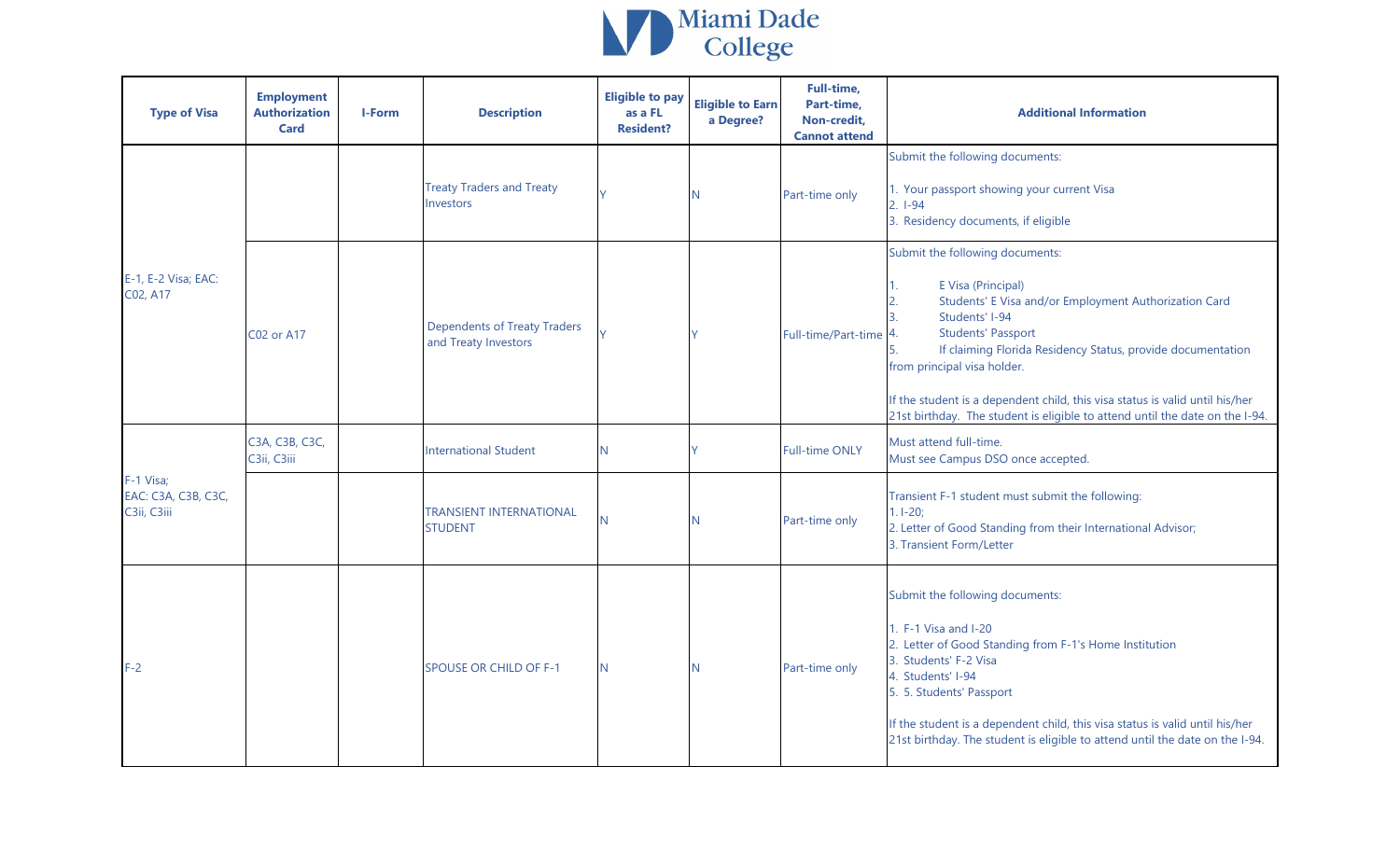

| <b>Type of Visa</b>                         | <b>Employment</b><br><b>Authorization</b><br><b>Card</b> | I-Form | <b>Description</b>                                 | <b>Eligible to pay</b><br>as a FL<br><b>Resident?</b> | <b>Eligible to Earn</b><br>a Degree? | Full-time,<br>Part-time,<br>Non-credit,<br><b>Cannot attend</b> | <b>Additional Information</b>                                                                                                                                                                                                                                                                                                                                                                                                                   |
|---------------------------------------------|----------------------------------------------------------|--------|----------------------------------------------------|-------------------------------------------------------|--------------------------------------|-----------------------------------------------------------------|-------------------------------------------------------------------------------------------------------------------------------------------------------------------------------------------------------------------------------------------------------------------------------------------------------------------------------------------------------------------------------------------------------------------------------------------------|
|                                             | None                                                     |        | Representative of International<br>Organization    |                                                       | N.                                   | Part-time only                                                  | Submit the following documents:<br>1. Your passport showing your current Visa<br>$2.1-94$<br>3. Residency documents, if eligible                                                                                                                                                                                                                                                                                                                |
| G-1, G-2, G-3, G-4 Visa;<br><b>EAC: C04</b> | CO <sub>4</sub>                                          |        | Dependents of G-1, G-2, G-3, G-                    |                                                       |                                      | Full-time/Part-time                                             | Submit the following documents:<br><b>G Visa and Passport</b><br>1.<br>2.<br>Students' G Visa and/or Employment Authorization Card<br>Students' I-94<br><b>Students' Passport</b><br>If claiming Florida Residency Status, provide documentation from<br>principal visa holder.<br>If the student is a dependent child, this visa status is valid until his/her 21st<br>birthday. The student is eligible to attend until the date on the I-94. |
| $G-5$                                       | None                                                     |        | Personal employee of G-1, G-2,<br>$G-$<br>$3, G-4$ |                                                       | N.                                   | Part-time only                                                  | Submit the following documents:<br>G Visa and Passport<br>1.<br>Students' G-5 Visa<br>2.<br>3.<br>Students' I-94<br>4.<br><b>Students' Passport</b><br>5.<br>If claiming Florida Residency Status, provide documentation from<br>principal visa holder.<br>The student is eligible to attend until the date on the I-94.                                                                                                                        |
| $H1-A$                                      | None                                                     |        | Other H Principal                                  | N                                                     | N.                                   | Part-time only                                                  | Submit the following documents:<br>1. Your passport showing your current Visa<br>$2. 1-94$                                                                                                                                                                                                                                                                                                                                                      |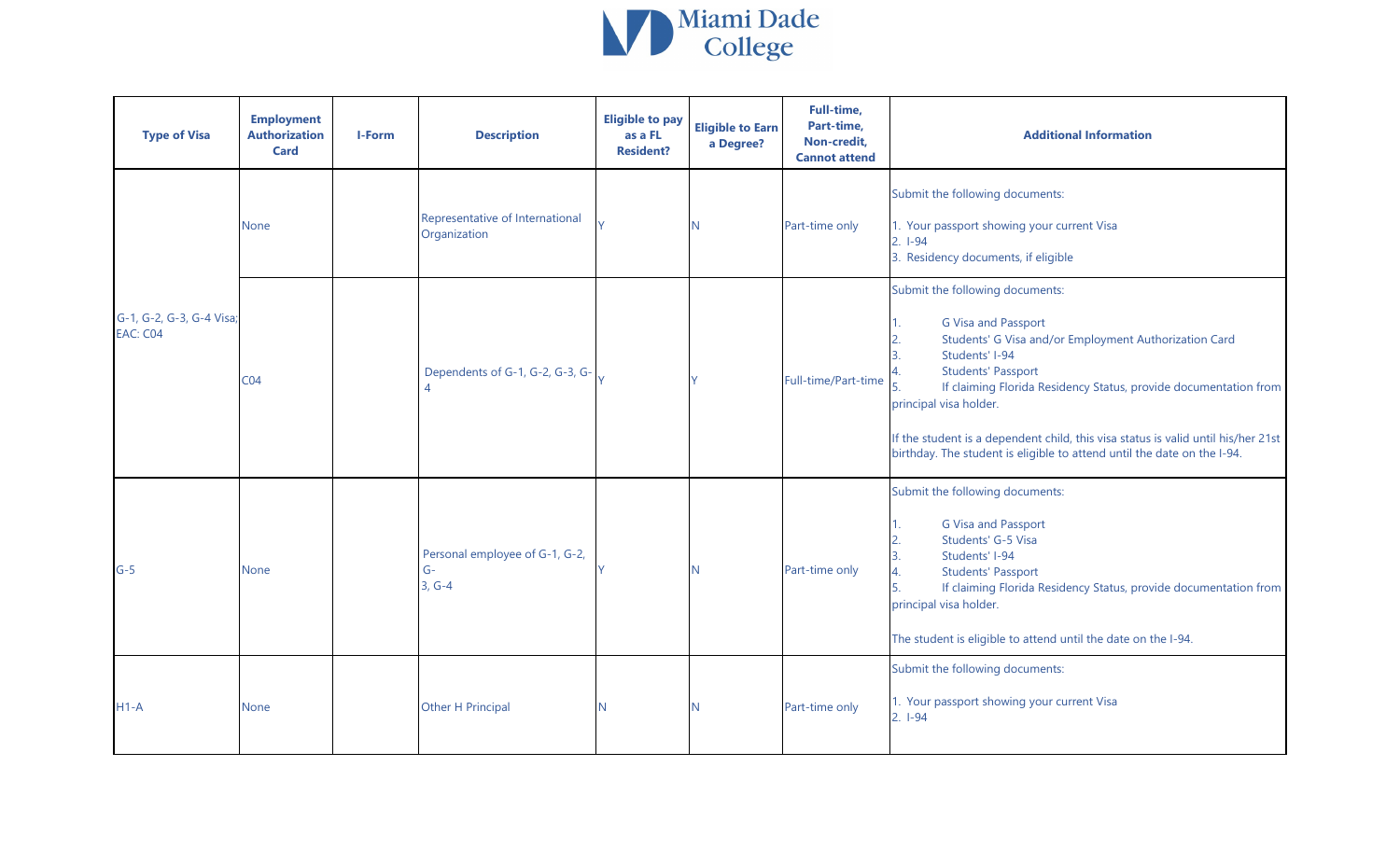

| <b>Type of Visa</b>                       | <b>Employment</b><br><b>Authorization</b><br><b>Card</b> | I-Form | <b>Description</b>                                   | <b>Eligible to pay</b><br>as a FL<br><b>Resident?</b> | <b>Eligible to Earn</b><br>a Degree? | Full-time,<br>Part-time,<br>Non-credit,<br><b>Cannot attend</b> | <b>Additional Information</b>                                                                                                                                                                                                                                                 |
|-------------------------------------------|----------------------------------------------------------|--------|------------------------------------------------------|-------------------------------------------------------|--------------------------------------|-----------------------------------------------------------------|-------------------------------------------------------------------------------------------------------------------------------------------------------------------------------------------------------------------------------------------------------------------------------|
| H-1B Visa;<br><b>EAC: None</b>            | None                                                     |        | Temporary Worker in a<br><b>Specialty Occupation</b> |                                                       | N                                    | Part-time only                                                  | Submit the following documents:<br>1. Your passport showing your current Visa<br>$2.1 - 94$<br>3. Residency documents, if eligible                                                                                                                                            |
| $H-1B1$                                   | <b>None</b>                                              |        | Other H Principal                                    | IN.                                                   | N                                    | Part-time only                                                  | Submit the following documents:<br>1. Your passport showing your current Visa<br>$2.1 - 94$                                                                                                                                                                                   |
| H-2A, H-2B, H-3 Visa;<br><b>EAC: None</b> | <b>None</b>                                              |        | Other H Principal                                    | N                                                     | N                                    | Part-time only                                                  | Submit the following documents:<br>1. Your passport showing your current Visa<br>$2.1-94$                                                                                                                                                                                     |
| H1-C Visa;<br><b>EAC: None</b>            | None                                                     |        | Other H Principal                                    |                                                       | N.                                   | Part-time only                                                  | Submit the following documents:<br>1. Your passport showing your current Visa<br>$2. 1-94$<br>3. Residency documents, if eligible                                                                                                                                             |
| H-4 Visa;<br><b>EAC: None</b>             | C26 (H-4 Spouse<br>only)                                 |        | Dependent (Spouse) of H-1B or<br>H-1C Non-immigrant  |                                                       |                                      | Full-time/Part-time                                             | Submit the following documents:<br>H Visa<br>Students' H-4 Visa<br>Students' I-94<br><b>Students' Passport</b><br>If claiming Florida Residency Status, provide documentation from<br>principal visa holder.<br>The student is eligible to attend until the date on the I-94. |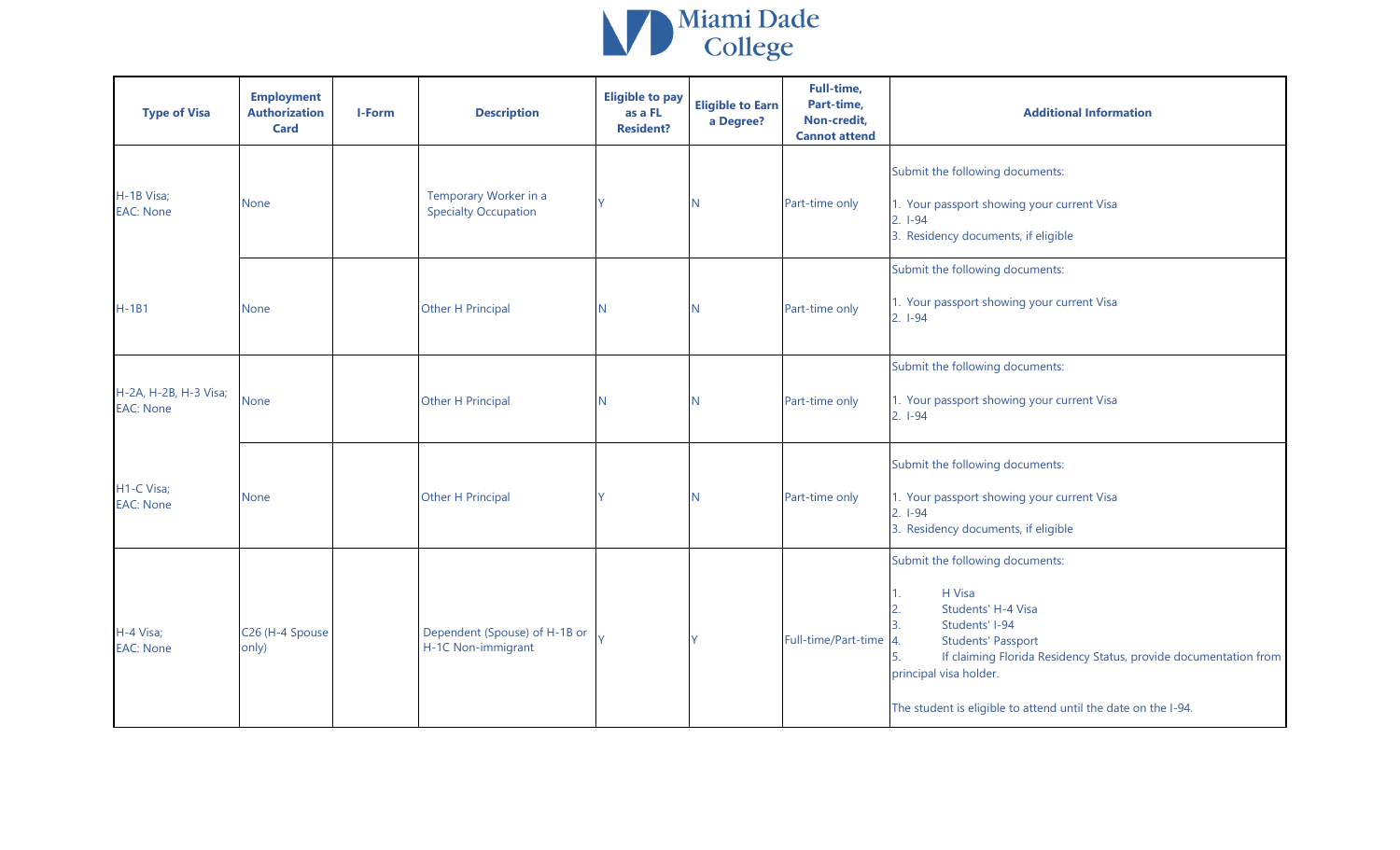

| <b>Type of Visa</b>                | <b>Employment</b><br><b>Authorization</b><br><b>Card</b> | I-Form | <b>Description</b>                                                                 | <b>Eligible to pay</b><br>as a FL<br><b>Resident?</b> | <b>Eligible to Earn</b><br>a Degree? | Full-time,<br>Part-time,<br>Non-credit,<br><b>Cannot attend</b> | <b>Additional Information</b>                                                                                                                                                                                                                                                                                                                                                |
|------------------------------------|----------------------------------------------------------|--------|------------------------------------------------------------------------------------|-------------------------------------------------------|--------------------------------------|-----------------------------------------------------------------|------------------------------------------------------------------------------------------------------------------------------------------------------------------------------------------------------------------------------------------------------------------------------------------------------------------------------------------------------------------------------|
| H-4 Visa; EAC: None<br>(continued) | <b>None</b>                                              |        | Dependent (Child) of H-1B or H-<br>1C Non-immigrant                                |                                                       |                                      | Full-time/Part-time                                             | Submit the following documents:<br>H Visa<br>Students' H-4 Visa<br>Students' I-94<br><b>Students' Passport</b><br>If claiming Florida Residency Status, provide documentation from<br>principal visa holder.<br>If the student is a dependent child, this visa status is valid until his/her 21st<br>birthday. The student is eligible to attend until the date on the I-94. |
| I Visa;<br><b>EAC: None</b>        | <b>None</b>                                              |        | Representative of Foreign<br><b>Information Media (Journalist)</b>                 |                                                       |                                      | Part-time only                                                  | Submit the following documents:<br>1. Your passport showing your current Visa<br>$2.1-94$<br>3. Residency documents, if eligible                                                                                                                                                                                                                                             |
|                                    | <b>None</b>                                              |        | Dependent of Representative of<br><b>Foreign Information Media</b><br>(Journalist) |                                                       |                                      | Full-time/Part-time                                             | Submit the following documents:<br>I Visa<br>Students' I Visa<br>Students' I-94<br><b>Students' Passport</b><br>If claiming Florida Residency Status, provide documentation from<br>principal visa holder.<br>If the student is a dependent child, this visa status is valid until his/her 21st<br>birthday. The student is eligible to attend until the date on the I-94.   |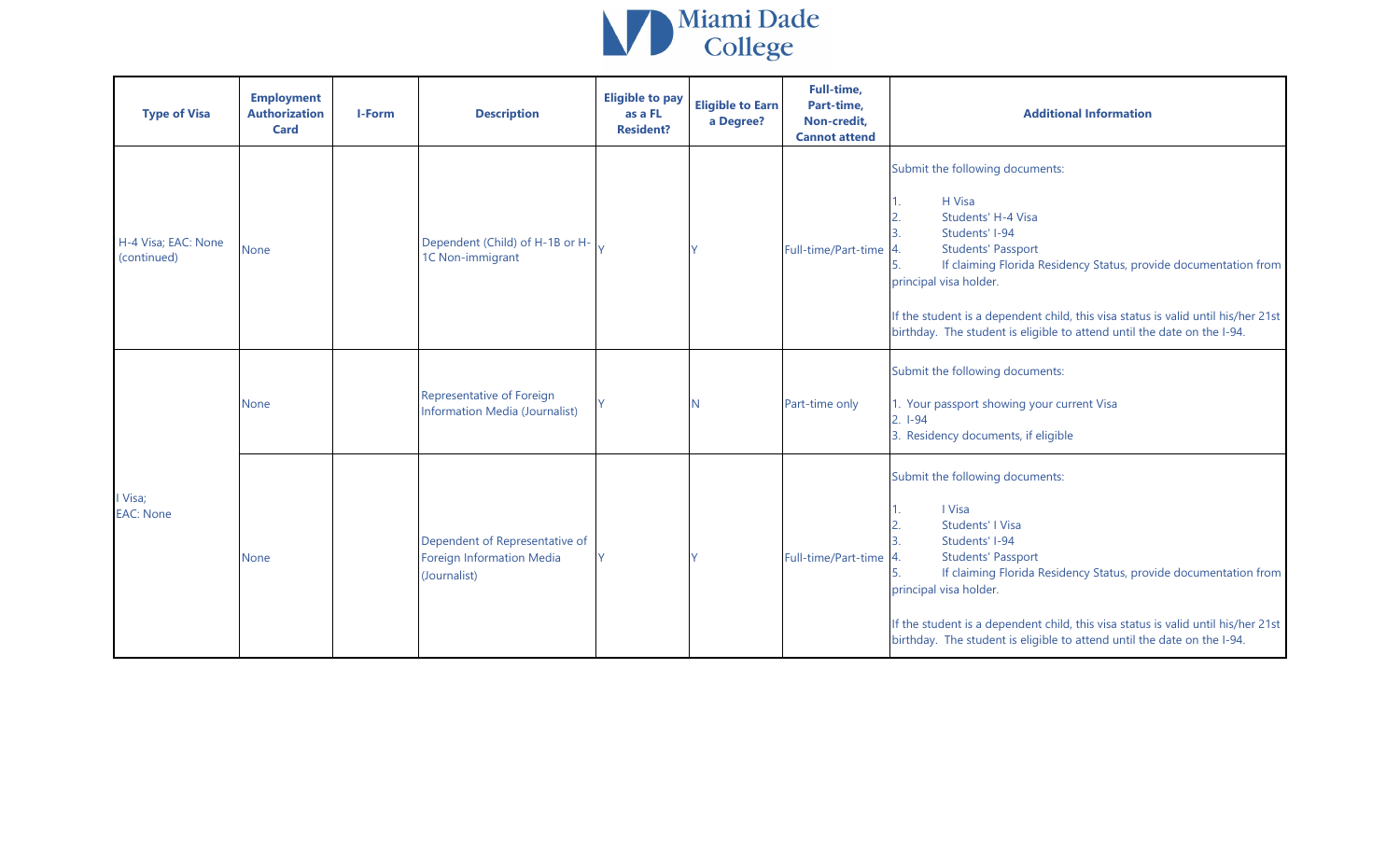

| <b>Type of Visa</b>           | <b>Employment</b><br><b>Authorization</b><br><b>Card</b> | <b>I-Form</b> | <b>Description</b>                                                   | <b>Eligible to pay</b><br>as a FL<br><b>Resident?</b> | <b>Eligible to Earn</b><br>a Degree? | <b>Full-time,</b><br>Part-time,<br>Non-credit,<br><b>Cannot attend</b> | <b>Additional Information</b>                                                                                                                                                      |
|-------------------------------|----------------------------------------------------------|---------------|----------------------------------------------------------------------|-------------------------------------------------------|--------------------------------------|------------------------------------------------------------------------|------------------------------------------------------------------------------------------------------------------------------------------------------------------------------------|
|                               | <b>None</b>                                              |               | <b>Exchange Visitor Student</b>                                      | N.                                                    |                                      | <b>Full-time</b>                                                       | CAN ONLY BE NON-DEGREE SEEKING-not permitted to study<br>part-time.<br>Submit the following documents:<br>1. Your passport showing your J Visa<br>2. Your most recent I-94         |
| J-1 Visa:<br><b>EAC: None</b> | <b>None</b>                                              |               | <b>Exchange Visitor Student</b><br>Intern                            |                                                       | N                                    | Part-time only                                                         | CAN ONLY ATTEND AS NON-DEGREE SEEKING-only permitted<br>to study part time.<br>Submit the following documents:<br>1. Your passport showing your J Visa<br>2. Your most recent I-94 |
|                               | <b>None</b>                                              |               | Professor, Researcher,<br>Specialist,<br>Physician, Trainee, Au-Pair |                                                       | N                                    | Part-time only                                                         | CAN ONLY ATTEND AS NON-DEGREE SEEKING-only permitted<br>to study part time.<br>Submit the following documents:<br>1. Your passport showing your J Visa<br>2. Your most recent I-94 |
|                               | <b>None</b>                                              |               | <b>Exchange Visitor Au Pair</b>                                      | N.                                                    |                                      | Full-time/Part-<br>time                                                | CAN ONLY ATTEND AS NON-DEGREE SEEKING Submit the<br>following documents:<br>1. Your passport showing your J Visa<br>2. Your most recent I-94                                       |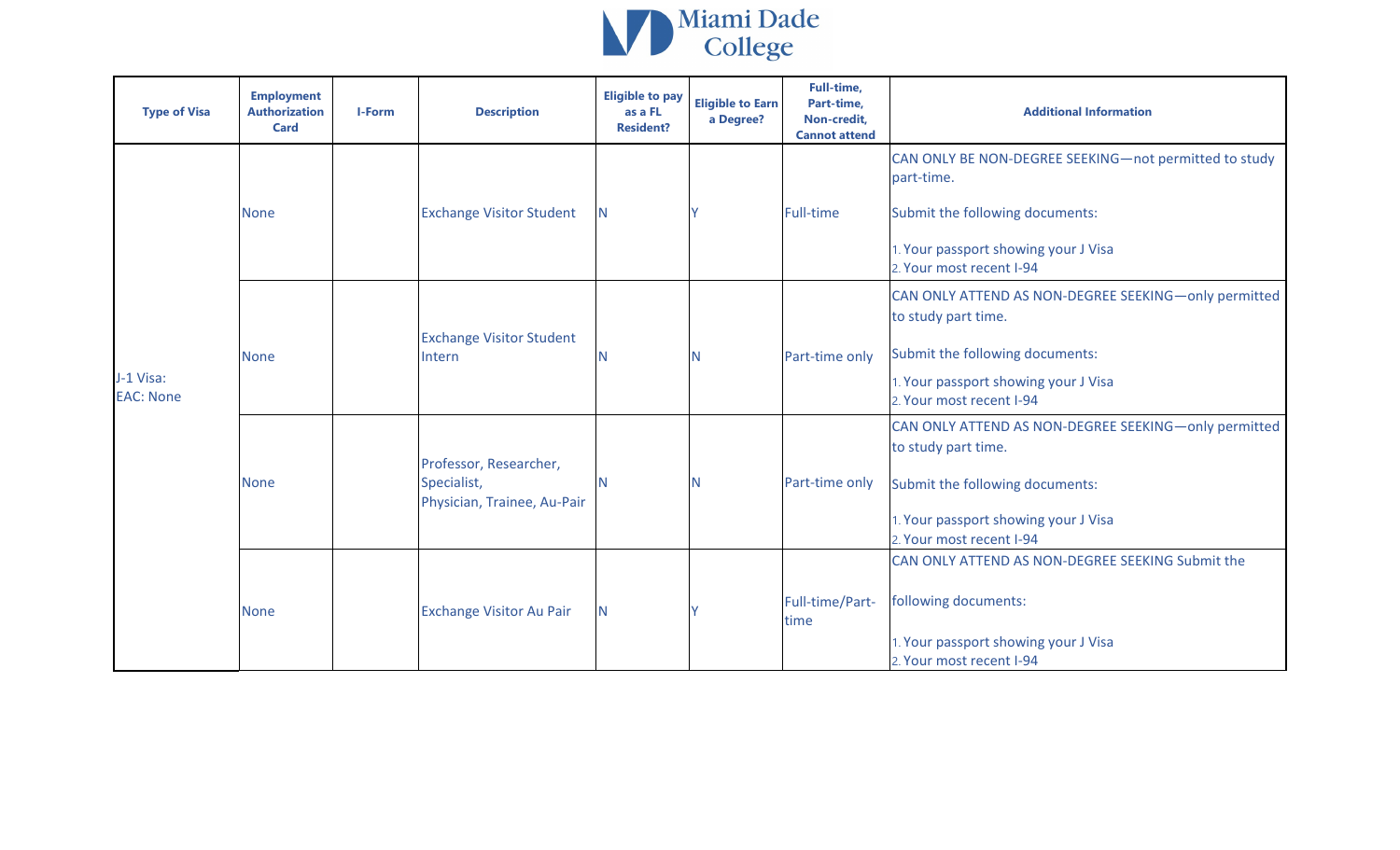

| <b>Type of Visa</b>          | <b>Employment</b><br><b>Authorization</b><br><b>Card</b> | <b>I-Form</b> | <b>Description</b>            | <b>Eligible to pay</b><br>as a FL<br><b>Resident?</b> | <b>Eligible to Earn</b><br>a Degree? | Full-time,<br>Part-time,<br>Non-credit,<br><b>Cannot attend</b> | <b>Additional Information</b>                                                                                                                                                                                                                                                                                                       |
|------------------------------|----------------------------------------------------------|---------------|-------------------------------|-------------------------------------------------------|--------------------------------------|-----------------------------------------------------------------|-------------------------------------------------------------------------------------------------------------------------------------------------------------------------------------------------------------------------------------------------------------------------------------------------------------------------------------|
| J-2 Visa:<br>EAC: C5         | CO <sub>5</sub>                                          |               | Dependent of J-1 Visa         | N                                                     |                                      | Full-time/Part-time                                             | Submit the following documents:<br>1. J-1 Visa and Passport<br>2. Students' J-2 Visa or Employment Authorization Card<br>3. Students' I-94<br>4. Students' Passport<br>If the student is a dependent child, this visa status is valid until his/her 21st<br>birthday. The student is eligible to attend until the date on the I-94. |
| K-1 Visa;<br><b>EAC: A06</b> | A06                                                      |               | Fiancé'/Spouse of US Citizen  | Y.                                                    |                                      |                                                                 | Submit the following documents:<br>1. Passport with Visa or Employment Authorization Card<br>$2.1 - 94$<br>Full-time/Part-time 3. Residency documents, if eligible<br>May attend until the date on the I-94 or expiration date on Employment<br>Authorization Card                                                                  |
| K-2 EAC: A06                 | A06                                                      |               | Minor Child of K-1            | V                                                     |                                      | Full-time/Part-time                                             | Submit the following documents:<br>K-1 Visa and Passport (I-485 if K-1 is now married)<br>K-2 Visa or Employment Authorization Card<br>Students' I-94<br>4.<br><b>Students' Passport</b><br>If claiming Florida Residency Status, provide documentation from<br>principal visa holder.                                              |
| K-3 EAC: A09                 | A09                                                      |               | <b>SPOUSE OF U.S. CITIZEN</b> | Ý                                                     |                                      | Full-time/Part-time                                             | Submit the following documents:<br>1. Passport with Visa or Employment Authorization Card<br>$2.1 - 94$<br>3. Residency documents, if eligible<br>May attend until the date on the I-94 or expiration date on Employment<br>Authorization Card                                                                                      |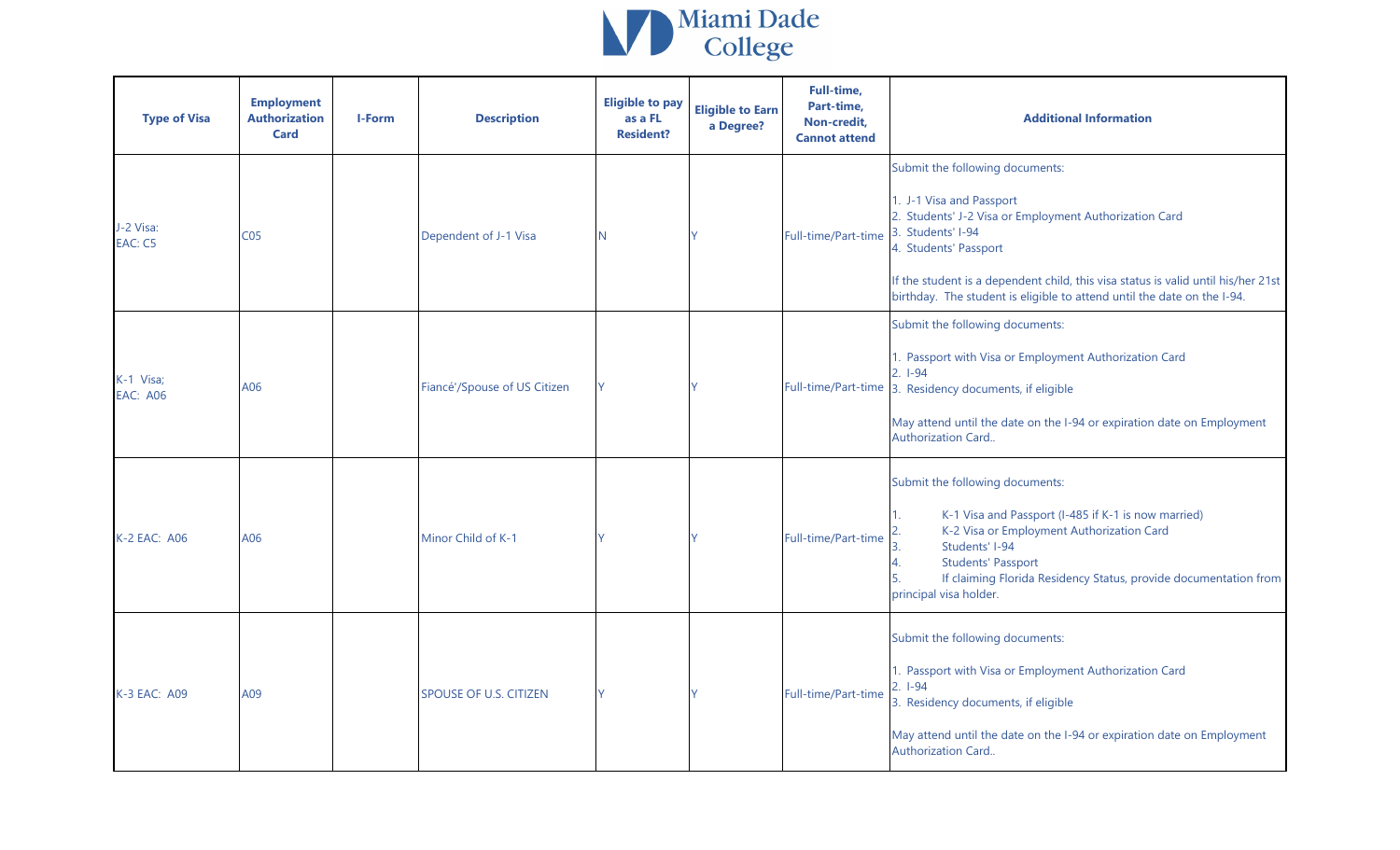

| <b>Type of Visa</b>                  | <b>Employment</b><br><b>Authorization</b><br><b>Card</b> | <b>I-Form</b> | <b>Description</b>                                           | <b>Eligible to pay</b><br>as a FL<br><b>Resident?</b> | <b>Eligible to Earn</b><br>a Degree? | Full-time,<br>Part-time,<br>Non-credit,<br><b>Cannot attend</b> | <b>Additional Information</b>                                                                                                                                                                                                                                                                                                                                                                                 |
|--------------------------------------|----------------------------------------------------------|---------------|--------------------------------------------------------------|-------------------------------------------------------|--------------------------------------|-----------------------------------------------------------------|---------------------------------------------------------------------------------------------------------------------------------------------------------------------------------------------------------------------------------------------------------------------------------------------------------------------------------------------------------------------------------------------------------------|
| <b>K-4 EAC: A09</b>                  | A09                                                      |               | MINOR CHILD OF A K-3                                         |                                                       |                                      | Full-time/Part-time                                             | Submit the following documents:<br>K-3 Visa and Passport<br>K-4 Visa or Employment Authorization Card<br>$\overline{z}$<br>Students' I-94<br><b>Students' Passport</b><br>If claiming Florida Residency Status, provide documentation from<br>principal visa holder.                                                                                                                                          |
| L-1A, L-1B Visa;<br><b>EAC: None</b> | None                                                     |               | <b>Intracompany Transferee</b>                               |                                                       | N                                    | Part-time only                                                  | Submit the following documents:<br>1. Your passport showing your current Visa<br>$2. 1-94$<br>3. Residency documents, if eligible                                                                                                                                                                                                                                                                             |
| L-2 Visa; EAC: A18                   | A18                                                      |               | Dependent of L-1 Visa                                        |                                                       | V                                    | Full-time/Part-time                                             | Submit the following documents:<br>L Visa<br>Students' L-2 Visa or Employment Authorization Card<br>Students' I-94<br><b>Students' Passport</b><br>If claiming Florida Residency Status, provide documentation from<br>principal visa holder.<br>If the student is a dependent child, this visa status is valid until his/her 21st<br>birthday. The student is eligible to attend until the date on the I-94. |
|                                      | C <sub>06</sub>                                          |               | <b>Vocational Program</b><br>International<br><b>Student</b> | N                                                     | Y                                    | <b>Full-time</b>                                                | Must attend full-time<br>Must see Campus DSO once accepted                                                                                                                                                                                                                                                                                                                                                    |
| M-1 Visa;<br><b>EAC: C06</b>         | C <sub>06</sub>                                          |               | <b>TRANSIENT VOCATIONAL AND</b><br><b>LANGUAGE STUDENTS</b>  | N                                                     | N                                    | Part-time                                                       | Transient M-1 student must submit the following:<br>$1.1 - 20;$<br>2. Letter of Good Standing from their International Advisor; 3. Transient<br>Form/Letter                                                                                                                                                                                                                                                   |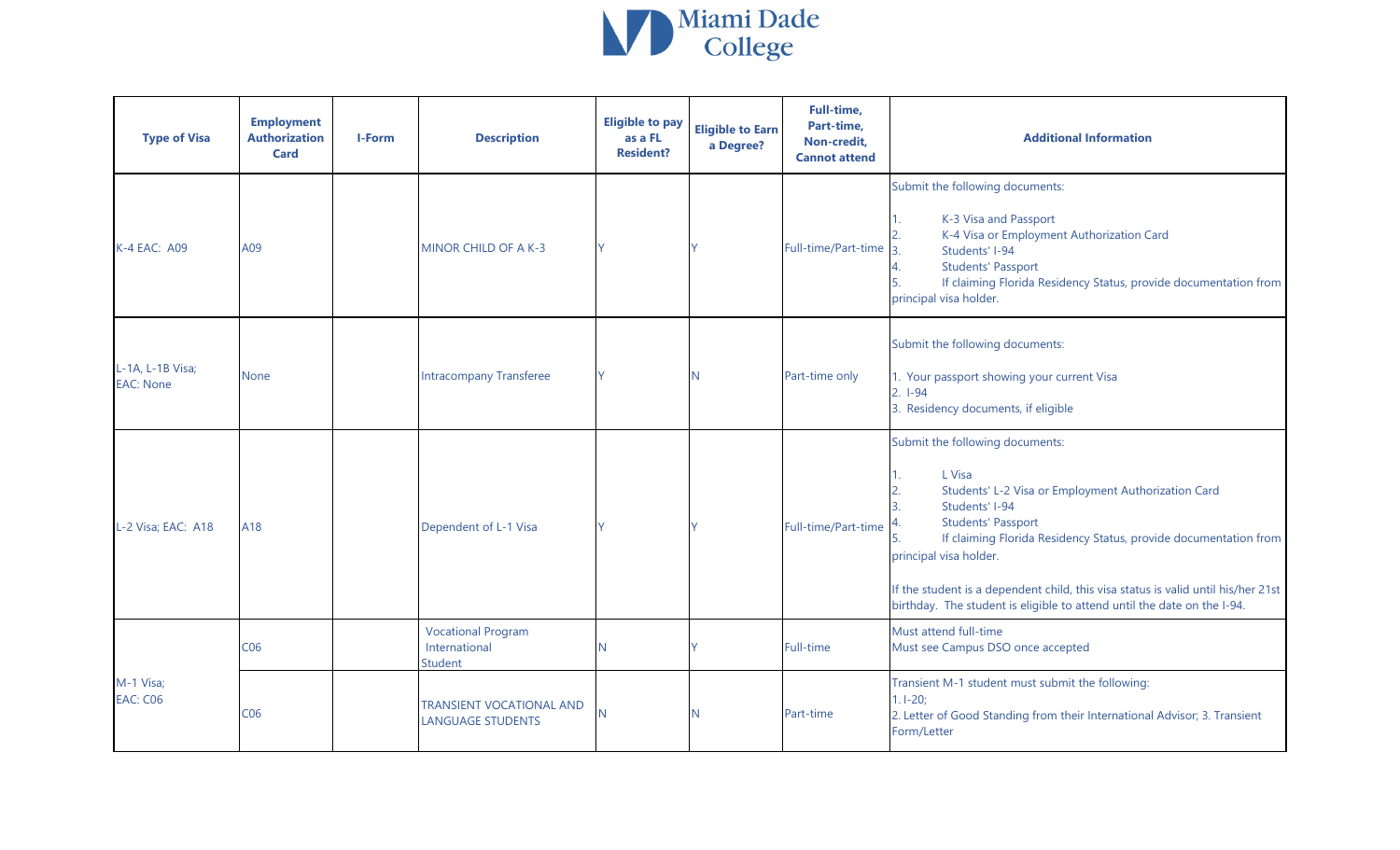

| <b>Type of Visa</b>                 | <b>Employment</b><br><b>Authorization</b><br><b>Card</b> | <b>I-Form</b> | <b>Description</b>                                        | <b>Eligible to pay</b><br>as a FL<br><b>Resident?</b> | <b>Eligible to Earn</b><br>a Degree? | Full-time,<br>Part-time,<br>Non-credit,<br><b>Cannot attend</b> | <b>Additional Information</b>                                                                                                                                                                                                                                                                                                                                                                                   |
|-------------------------------------|----------------------------------------------------------|---------------|-----------------------------------------------------------|-------------------------------------------------------|--------------------------------------|-----------------------------------------------------------------|-----------------------------------------------------------------------------------------------------------------------------------------------------------------------------------------------------------------------------------------------------------------------------------------------------------------------------------------------------------------------------------------------------------------|
| M-2 Visa                            | None                                                     |               | Dependent (SPOUSE OR CHILD)<br><sub>of</sub><br>$M-1$     |                                                       | N                                    | Part-time only                                                  | Submit the following documents:<br>1. M-1 Visa and I-20<br>2. Letter of Good Standing fromM-1's Home Institution<br>3. Students' M-2 Visa<br>4. Students' I-94<br>5. Students' Passport<br>If the student is a dependent child, this visa status is valid until his/her 21st<br>birthday. The student is eligible to attend until the date on the I-94.                                                         |
| N-8, N-9 Visa:<br><b>EAC: A07</b>   | A07                                                      |               | <b>Special Immigrant</b>                                  |                                                       |                                      | Full-time/Part-time                                             | Submit the following documents:<br>1. Passport with Visa or Employment Authorization Card<br>$2. I-94$<br>3. Residency documents, if eligible<br>May attend until the date on the I-94 or expiration date on Employment<br>Authorization Card                                                                                                                                                                   |
|                                     | A07                                                      |               | <b>CHILD OF N-8 SPECIAL</b><br><b>IMMIGRANT</b>           |                                                       |                                      | Full-time/Part-time                                             | Submit the following documents:<br>N-8 Visa<br>Students' N-9 Visa or Employment Authorization Card<br>Students' I-94<br><b>Students' Passport</b><br>If claiming Florida Residency Status, provide documentation from<br>principal visa holder.<br>If the student is a dependent child, this visa status is valid until his/her 21st<br>birthday. The student is eligible to attend until the date on the I-94. |
| <b>NATO 1-7:</b><br><b>EAC: C07</b> | C07                                                      |               | North Atlantic Treaty<br>Organization<br>(NATO) personnel |                                                       |                                      | Full-time/Part-time                                             | Submit the following documents:<br>1. Passport with Visa or Employment Authorization Card<br>$2.1 - 94$<br>3. Residency documents, if eligible<br>May attend until the date on the I-94 or expiration date on Employment<br>Authorization Card                                                                                                                                                                  |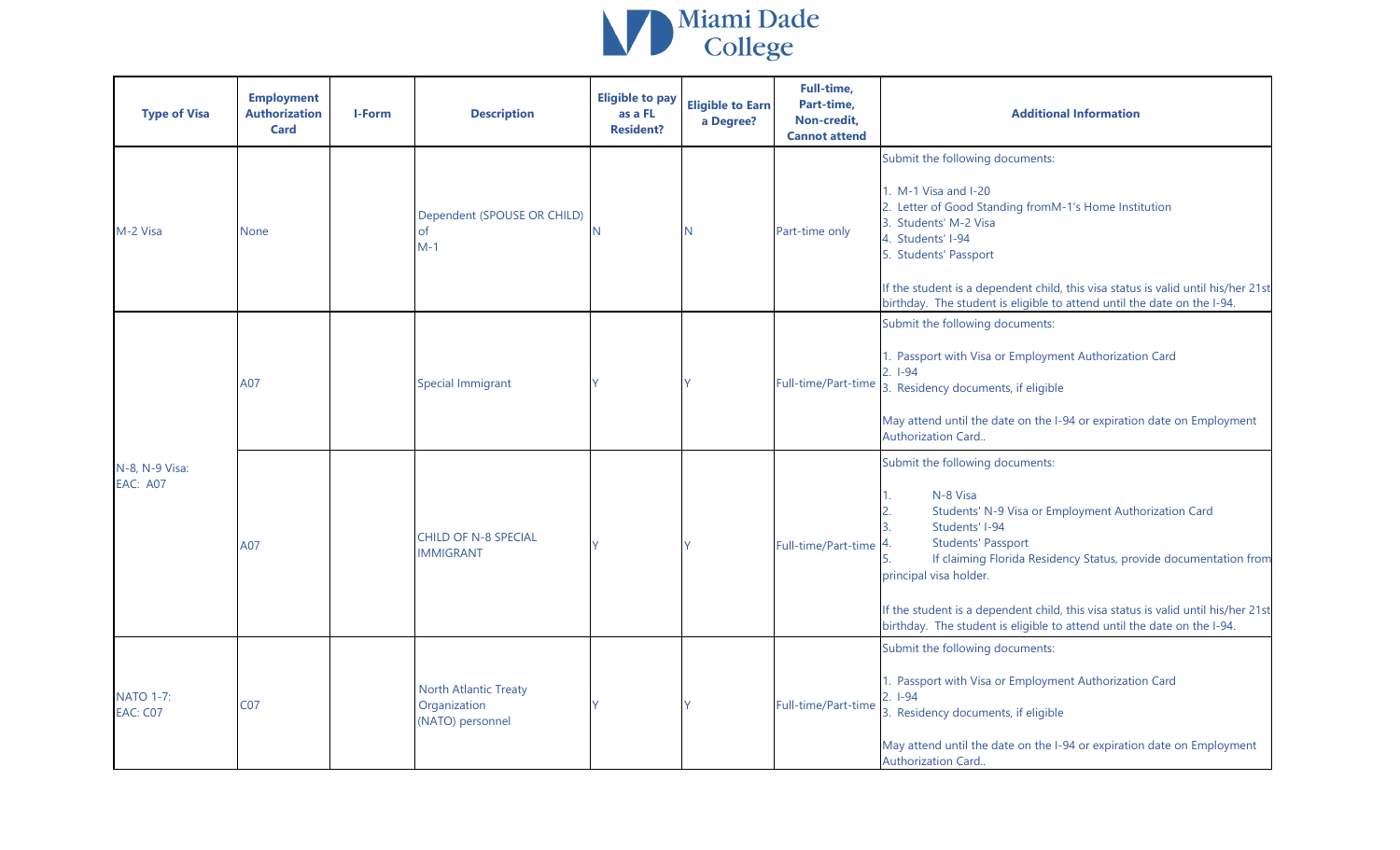

| <b>Type of Visa</b>             | <b>Employment</b><br><b>Authorization</b><br><b>Card</b> | <b>I-Form</b> | <b>Description</b>                                                           | <b>Eligible to pay</b><br>as a FL<br><b>Resident?</b> | <b>Eligible to Earn</b><br>a Degree? | Full-time,<br>Part-time,<br>Non-credit, | <b>Additional Information</b>                                                                                                                                                                                                                                                                                                                                                        |
|---------------------------------|----------------------------------------------------------|---------------|------------------------------------------------------------------------------|-------------------------------------------------------|--------------------------------------|-----------------------------------------|--------------------------------------------------------------------------------------------------------------------------------------------------------------------------------------------------------------------------------------------------------------------------------------------------------------------------------------------------------------------------------------|
| O-1 Visa;<br><b>EAC: None</b>   | None                                                     |               | Worker with Extraordinary<br>ability                                         |                                                       |                                      | Part-time only                          | Submit the following documents:<br>1. Passport with Visa<br>$2. 1-94$<br>3. Residency documents, if eligible<br>May attend until the date on the I-94.                                                                                                                                                                                                                               |
| O-2 Visa; EAC:<br><b>None</b>   | None                                                     |               | <b>ALIENS'S (SUPPORT)</b><br>Accompanying O-1 Servant,<br>Nanny, Housekeeper | N                                                     |                                      | Part-time only                          | Submit the following documents:<br>O-1 Visa<br>2.<br>Students'O-2 Visa<br>3.<br>Students' I-94<br>4.<br><b>Students' Passport</b><br>The student is eligible to attend until the date on the I-94.                                                                                                                                                                                   |
| O-3 Visa; EAC:<br><b>None</b>   | None                                                     |               | Spouse or Child of O1                                                        | V                                                     |                                      | Full-time/Part-time                     | Submit the following documents:<br>O-1 Visa<br>Students' O-3 Visa<br>Students' I-94<br><b>Students' Passport</b><br>If claiming Florida Residency Status, provide documentation from<br>5.<br>principal visa holder.<br>If the student is a dependent child, this visa status is valid until his/her 21st<br>birthday. The student is eligible to attend until the date on the I-94. |
| P 1-3 Visa;<br><b>EAC: None</b> | None                                                     |               | Athlete, Artist, Performer,<br>Entertainer                                   | N                                                     |                                      | Part-time only                          | Submit the following documents:<br>1. Passport with Visa<br>$2.1-94$<br>May attend until the date on the I-94.                                                                                                                                                                                                                                                                       |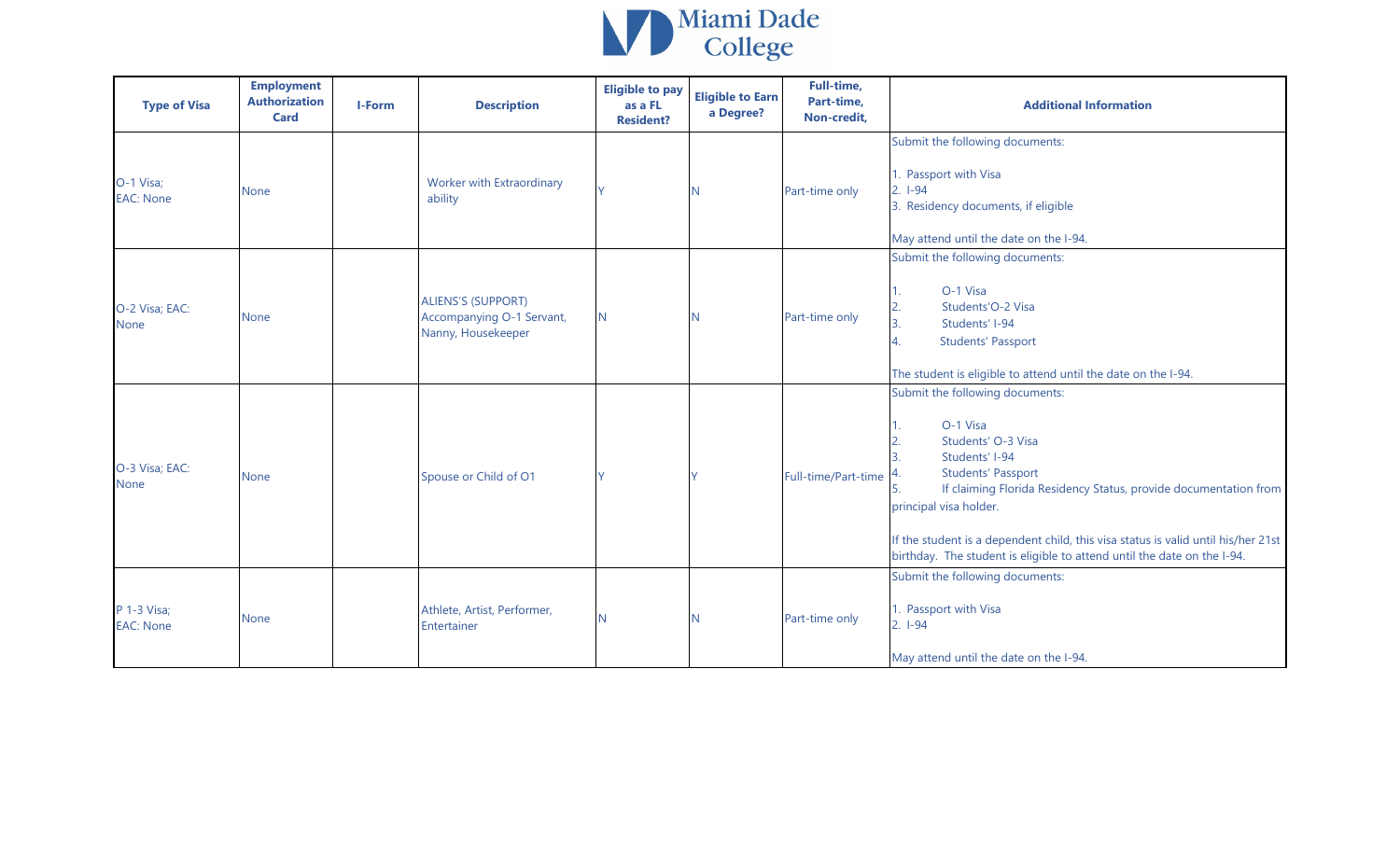

| <b>Type of Visa</b>                    | <b>Employment</b><br><b>Authorization</b><br><b>Card</b> | I-Form | <b>Description</b>                                | <b>Eligible to pay</b><br>as a FL<br><b>Resident?</b> | <b>Eligible to Earn</b><br>a Degree? | Full-time,<br>Part-time,<br>Non-credit,<br><b>Cannot attend</b> | <b>Additional Information</b>                                                                                                                                                                                                                                                 |
|----------------------------------------|----------------------------------------------------------|--------|---------------------------------------------------|-------------------------------------------------------|--------------------------------------|-----------------------------------------------------------------|-------------------------------------------------------------------------------------------------------------------------------------------------------------------------------------------------------------------------------------------------------------------------------|
| P-4 Visa;<br><b>EAC: None</b>          | None                                                     |        | Spouse or Child of P-1, P-2, OR<br>$P -$          |                                                       |                                      | Full-time/Part-time 3. Students' I-94                           | Submit the following documents:<br>1. P-1, P-2, or P-3 Visa<br>2. Students' P-4 Visa<br>4. Students' Passport<br>If the student is a dependent child, this visa status is valid until his/her 21st<br>birthday. The student is eligible to attend until the date on the I-94. |
| Q-1, Q-2, Q-3 Visa:<br><b>EAC: C23</b> | C <sub>23</sub>                                          |        | <b>International Cultural Exchange</b><br>Program | N <sub>1</sub>                                        |                                      | Part-time only                                                  | Submit the following documents:<br>I. Passport with Visa or Employment Authorization Card<br>$2.1 - 94$<br>May attend until the date on the I-94 or expiration date on Employment<br>Authorization Card                                                                       |
|                                        | None                                                     |        | Dependent                                         | N.                                                    |                                      | Full-time/Part-time 3. Students' I-94                           | Submit the following documents:<br>1. Q-1, Q-2 or Q-3 Visa<br>2. Students' Q Visa<br>4. Students' Passport<br>If the student is a dependent child, this visa status is valid until his/her 21st<br>birthday. The student is eligible to attend until the date on the I-94.    |
| R-1, R-2 Visa;<br><b>EAC: None</b>     | None                                                     |        | <b>Religious Worker</b>                           |                                                       |                                      | Part-time only                                                  | Submit the following documents:<br>1. Passport with Visa<br>$2. 1-94$<br>3. Residency documents, if eligible<br>May attend until the date on the I-94.                                                                                                                        |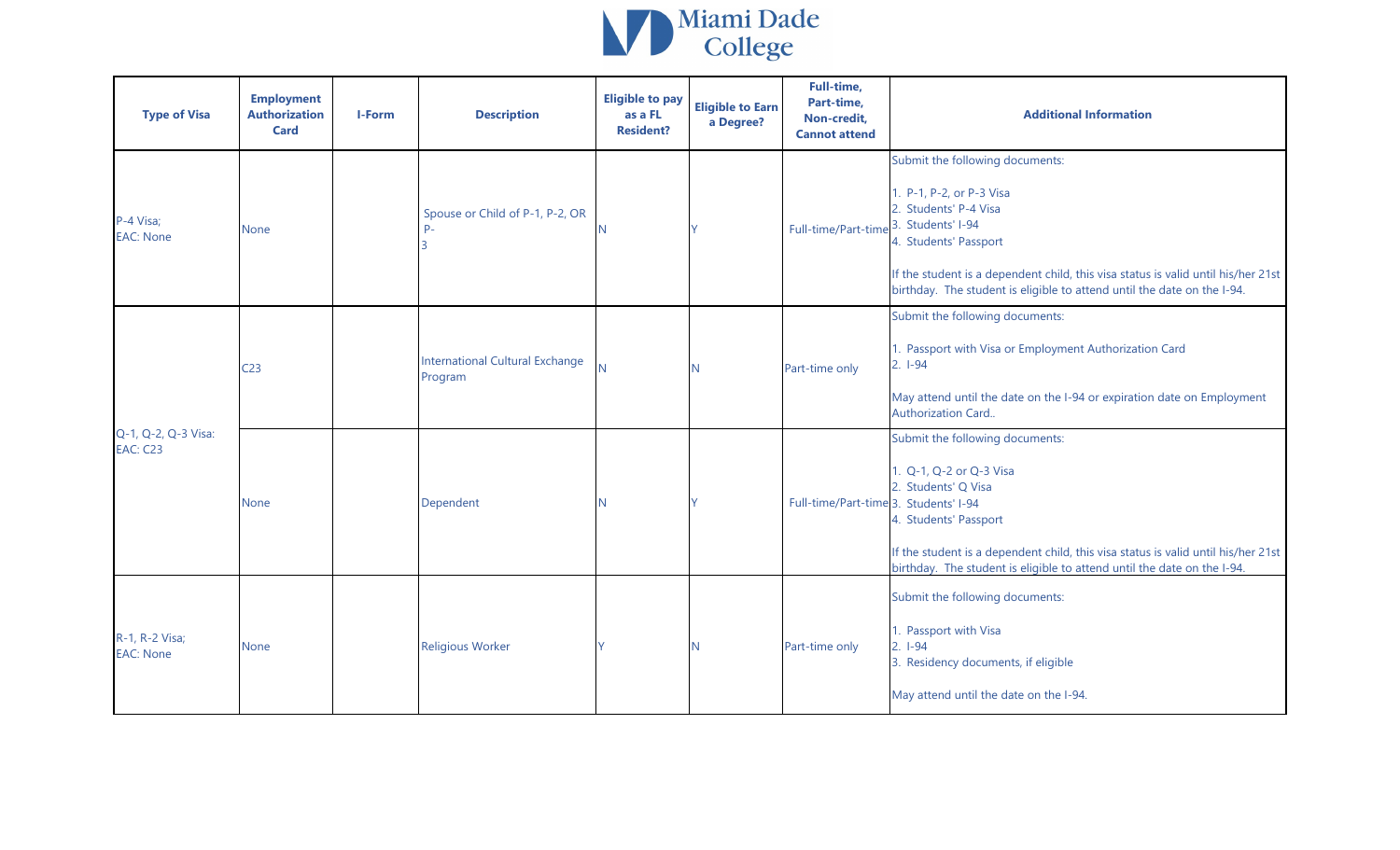

| <b>Type of Visa</b>                     | <b>Employment</b><br><b>Authorization</b><br><b>Card</b> | <b>I-Form</b> | <b>Description</b>                                                        | <b>Eligible to pay</b><br>as a FL<br><b>Resident?</b> | <b>Eligible to Earn</b><br>a Degree? | Full-time,<br>Part-time,<br>Non-credit,<br><b>Cannot attend</b> | <b>Additional Information</b>                                                                                                                                                                                                                                                                                                                                                                                     |
|-----------------------------------------|----------------------------------------------------------|---------------|---------------------------------------------------------------------------|-------------------------------------------------------|--------------------------------------|-----------------------------------------------------------------|-------------------------------------------------------------------------------------------------------------------------------------------------------------------------------------------------------------------------------------------------------------------------------------------------------------------------------------------------------------------------------------------------------------------|
| R-1, R-2 Visa; EAC:<br>None (continued) | <b>None</b>                                              |               | <b>Dependent of Religious</b><br>Worker<br><b>SPOUSE OR CHILD OF R-1</b>  |                                                       |                                      | Full-time/Part-time                                             | Submit the following documents:<br>R-1 Visa<br>Students' R-2 Visa<br>Students' I-94<br><b>Students' Passport</b><br>If claiming Florida Residency Status, provide documentation from<br>principal visa holder.<br>If the student is a dependent child, this visa status is valid until his/her 21st<br>birthday. The student is eligible to attend until the date on the I-94.                                    |
| S-1, S-2 Visa;<br><b>EAC: C21</b>       | C <sub>21</sub>                                          |               | Invalid visa - No Longer in Use                                           |                                                       |                                      |                                                                 | Invalid visa - No Longer in Use                                                                                                                                                                                                                                                                                                                                                                                   |
| S-5, S-6, S-7<br><b>EAC: C21</b>        | C <sub>21</sub>                                          |               | Federal Witnesses, Informants, &<br>accompanying dependents or<br>Parents |                                                       |                                      | Full-time/Part-time                                             | Submit the following documents:<br>S Visa<br>Students' S Visa or Employment Authorization Card<br>Students' I-94<br><b>Students' Passport</b><br>4.<br>If claiming Florida Residency Status, provide documentation from<br>principal visa holder.<br>If the student is a dependent child, this visa status is valid until his/her 21st<br>birthday. The student is eligible to attend until the date on the I-94. |
| T-1 Visa;<br><b>EAC: A16</b>            | A16                                                      |               | <b>Victims of Trafficking</b>                                             |                                                       |                                      |                                                                 | Submit the following documents:<br>1. Passport with Visa or Employment Authorization Card<br>$2.1 - 94$<br>Full-time/Part-time 3. Residency documents, if eligible<br>May attend until the date on the I-94 or expiration date on Employment<br>Authorization Card                                                                                                                                                |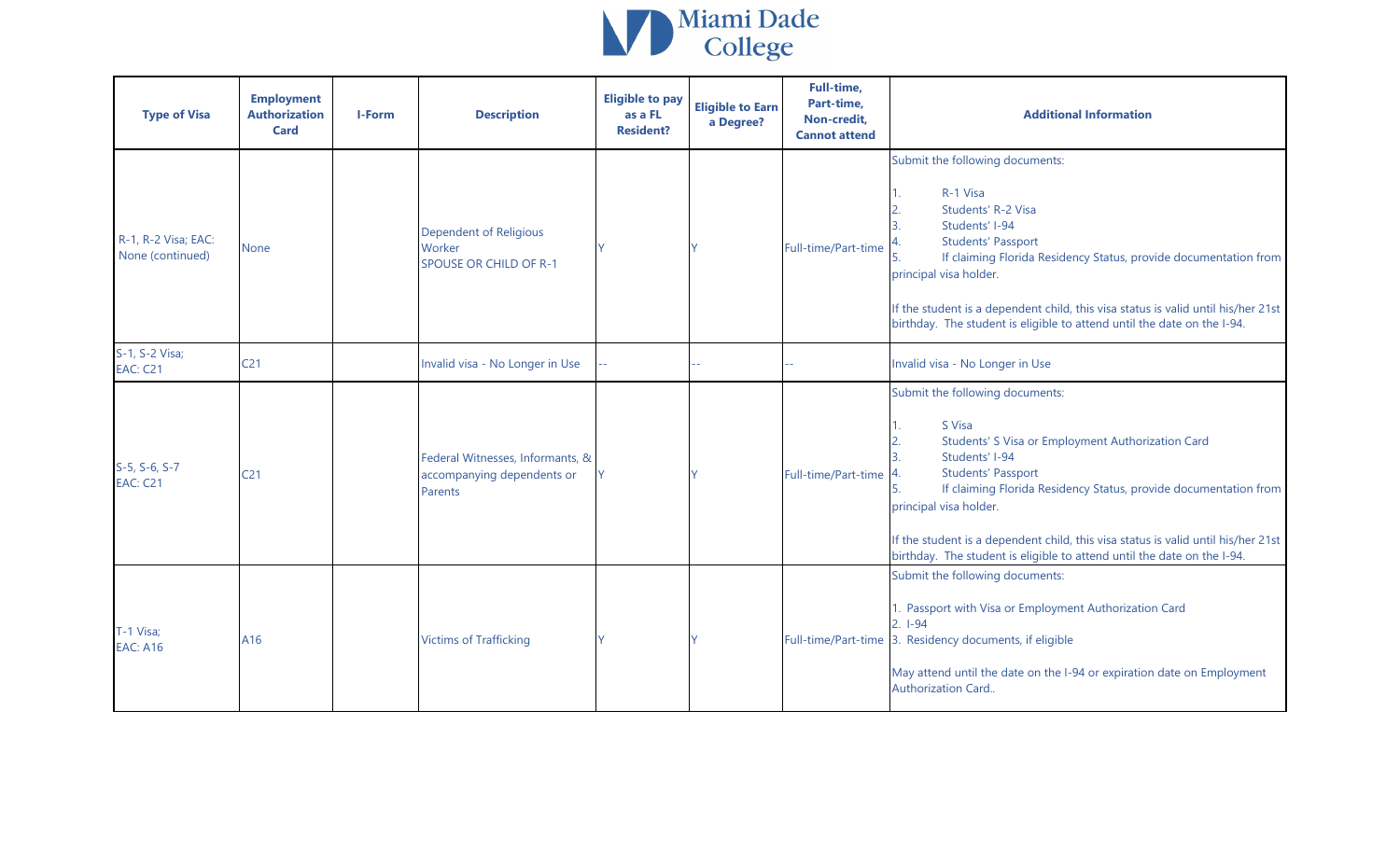

| <b>Type of Visa</b>            | <b>Employment</b><br><b>Authorization</b><br><b>Card</b> | I-Form    | <b>Description</b>                                                   | <b>Eligible to pay</b><br>as a FL<br><b>Resident?</b> | <b>Eligible to Earn</b><br>a Degree? | Full-time,<br>Part-time,<br>Non-credit,<br><b>Cannot attend</b> | <b>Additional Information</b>                                                                                                                                                                                                                                                                                                                                                                                |
|--------------------------------|----------------------------------------------------------|-----------|----------------------------------------------------------------------|-------------------------------------------------------|--------------------------------------|-----------------------------------------------------------------|--------------------------------------------------------------------------------------------------------------------------------------------------------------------------------------------------------------------------------------------------------------------------------------------------------------------------------------------------------------------------------------------------------------|
| T-2, T-3, T-4 Visa;<br>EAC C25 | C <sub>25</sub>                                          |           | Spouse, Child or Parent of T-1                                       | <b>Y</b>                                              |                                      | Full-time/Part-time                                             | Submit the following documents:<br>T-1 Visa<br>Students' T Visa or Employment Authorization Card<br>Students' I-94<br><b>Students' Passport</b><br>If claiming Florida Residency Status, provide documentation from<br>rincipal visa holder.<br>If the student is a dependent child, this visa status is valid until his/her 21st<br>birthday. The student is eligible to attend until the date on the I-94. |
| TC;<br><b>EAC: None</b>        | None                                                     |           | Canada Trade Visa<br>FREE TRADE EXCHANGE<br>(No Longer in use today) |                                                       |                                      |                                                                 | Invalid visa - No Longer in Use                                                                                                                                                                                                                                                                                                                                                                              |
| TD;<br><b>EAC: None</b>        | None                                                     |           | Spouse or Child of TN                                                | <b>N</b>                                              |                                      | Full-time/Part-time                                             | Submit the following documents:<br>1. Passport with Visa<br>$2.1 - 94$<br>May attend until the date on the I-94.<br>If the student is a dependent child, this visa status is valid until his/her 21st<br>birthday. The student is eligible to attend until the date on the I-94.                                                                                                                             |
| TN; EAC: None                  | <b>None</b>                                              |           | North American Free Trade<br>Agreement (NAFTA)                       | IN.                                                   | N                                    | Part-time only                                                  | Submit the following documents:<br>1. Passport with Visa<br>$2. 1-94$<br>May attend until the date on the I-94.                                                                                                                                                                                                                                                                                              |
| TPS; EAC: A12 or<br>C19        | A12 or C19                                               | $1 - 821$ | <b>Temporary Protected Status</b>                                    | N                                                     |                                      |                                                                 | Full-time/Part-time Can attend until the end date on the Employment Authorization Card.                                                                                                                                                                                                                                                                                                                      |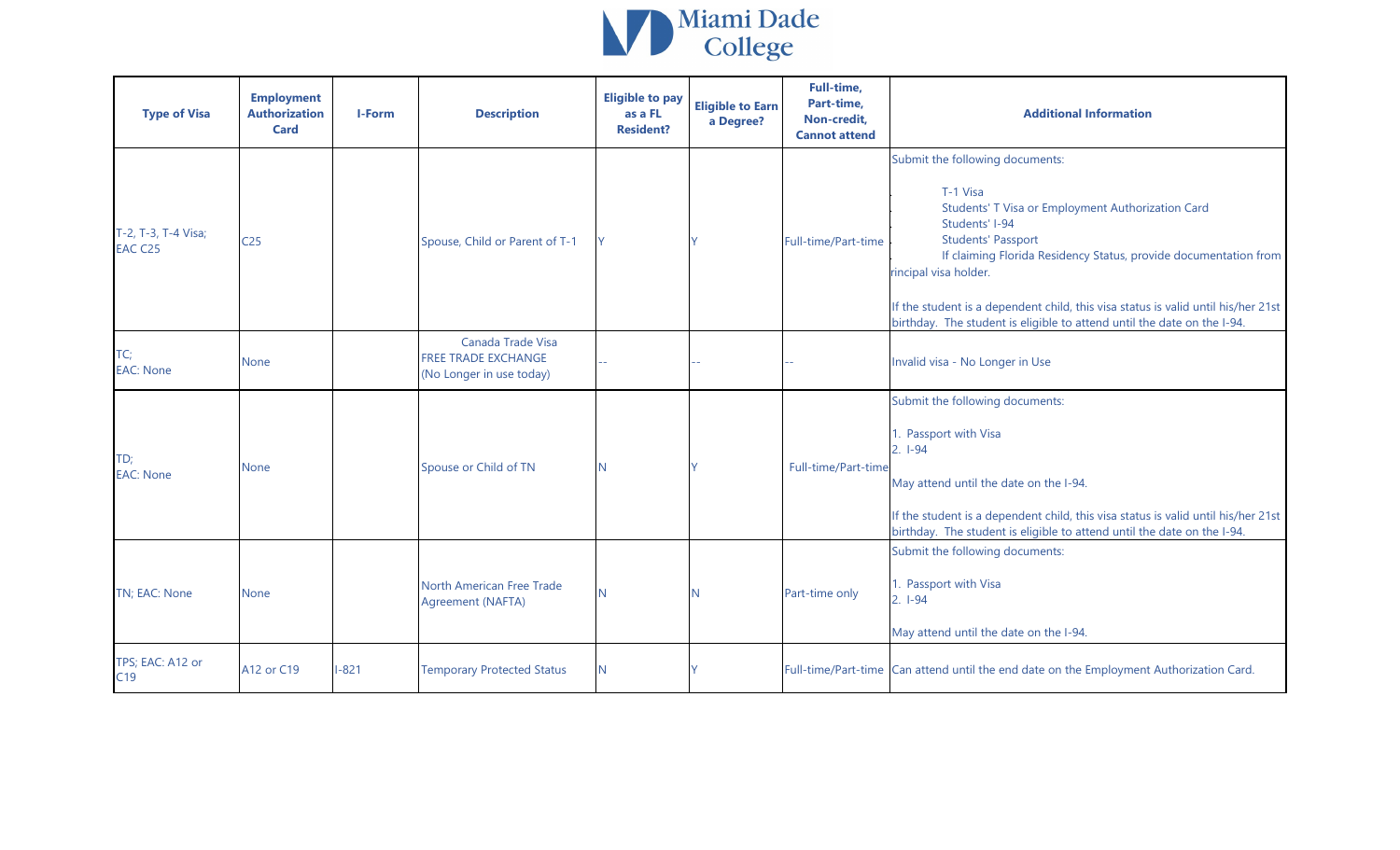

| <b>Type of Visa</b>                    | <b>Employment</b><br><b>Authorization</b><br><b>Card</b> | I-Form | <b>Description</b>                              | <b>Eligible to pay</b><br>as a FL<br><b>Resident?</b> | <b>Eligible to Earn</b><br>a Degree? | Full-time,<br>Part-time,<br>Non-credit,<br><b>Cannot attend</b>  | <b>Additional Information</b>                                                                                                                                                                                                                                                                                                                                                                                 |
|----------------------------------------|----------------------------------------------------------|--------|-------------------------------------------------|-------------------------------------------------------|--------------------------------------|------------------------------------------------------------------|---------------------------------------------------------------------------------------------------------------------------------------------------------------------------------------------------------------------------------------------------------------------------------------------------------------------------------------------------------------------------------------------------------------|
| TWOV (Crew);<br><b>EAC: None</b>       | None                                                     |        | <b>Transit without Visa</b>                     |                                                       | N                                    | Non-Credit Only.<br>Cannot attend<br><b>Aviation or Security</b> | Submit the following documents:<br>1. Passport with Visa<br>$2. 1-94$                                                                                                                                                                                                                                                                                                                                         |
|                                        |                                                          |        |                                                 |                                                       |                                      | Classes.                                                         | I-94 must be valid for the duration of the NON-CREDIT course. Can attend<br>until the exit date on the I-94.                                                                                                                                                                                                                                                                                                  |
| TWOV (Passenger);<br><b>EAC: None</b>  | <b>None</b>                                              |        | <b>Transit without Visa</b>                     | N.                                                    | N                                    | Cannot attend                                                    | NOT ELIGIBLE TO ATTEND ANY CLASSES (EVEN NON CREDIT).                                                                                                                                                                                                                                                                                                                                                         |
| U-1 Visa; EAC:<br>A19                  | A19                                                      | $-918$ | <b>Victims of Certain Crimes</b>                |                                                       |                                      |                                                                  | Submit the following documents:<br>1. Passport with Visa or Employment Authorization Card<br>$2.1 - 94$<br>Full-time/Part-time 3. Residency documents, if eligible<br>May attend until the date on the I-94 or expiration date on Employment<br>Authorization Card                                                                                                                                            |
| U-2, U-3, U-4, U-5;<br>EAC A20         | A20                                                      | $-918$ | Spouse, Child, or Parent of U-1                 |                                                       |                                      | Full-time/Part-time                                              | Submit the following documents:<br>U-1 Visa<br>Students' U Visa or Employment Authorization Card<br>Students' I-94<br><b>Students' Passport</b><br>If claiming Florida Residency Status, provide documentation from<br>principal visa holder.<br>If the student is a dependent child, this visa status is valid until his/her 21st<br>birthday. The student is eligible to attend until the date on the I-94. |
| V-1, V-2, V-3 Visa;<br><b>EAC: A15</b> | A15                                                      |        | Spouse or Child of Permanent<br><b>Resident</b> |                                                       |                                      | Full-time/Part-time                                              | Submit the Employment Authorization Card. Can attend through the<br>expiration date on the card.                                                                                                                                                                                                                                                                                                              |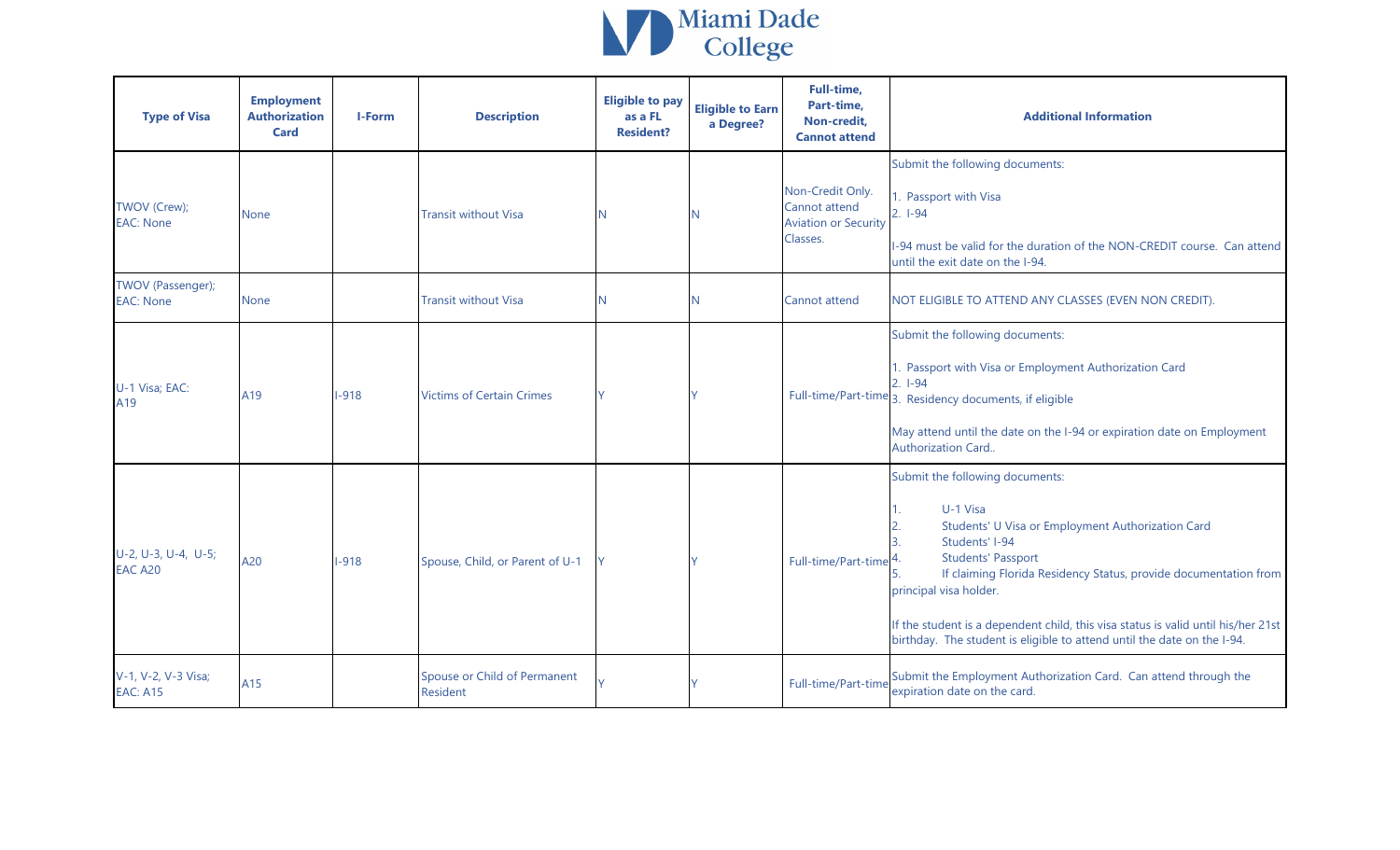

| <b>Type of Visa</b>                                                                           | <b>Employment</b><br><b>Authorization</b><br>Card | <b>I-Form</b> | <b>Description</b>                                                                                                                                                     | <b>Eligible to pay</b><br>as a FL<br><b>Resident?</b> | <b>Eligible to Earn</b><br>a Degree? | Full-time,<br>Part-time,<br>Non-credit.<br><b>Cannot attend</b>              | <b>Additional Information</b>                                                                                                                                                         |
|-----------------------------------------------------------------------------------------------|---------------------------------------------------|---------------|------------------------------------------------------------------------------------------------------------------------------------------------------------------------|-------------------------------------------------------|--------------------------------------|------------------------------------------------------------------------------|---------------------------------------------------------------------------------------------------------------------------------------------------------------------------------------|
| <b>WB</b>                                                                                     | <b>None</b>                                       |               | <b>Visa Waiver for Business</b>                                                                                                                                        | N.                                                    | N                                    | Non-Credit Only.<br>Cannot attend<br><b>Aviation or Security</b><br>Classes. | Submit the following documents:<br>. Passport with Visa<br>$2. 1-94$<br>-94 must be valid for the duration of the NON-CREDIT course. Can attend<br>until the exit date on the I-94.   |
| <b>WD</b>                                                                                     | <b>None</b>                                       |               | <b>Visa Waiver for Tourism</b>                                                                                                                                         | N                                                     | N                                    | Non-Credit Only.<br>Cannot attend<br><b>Aviation or Security</b><br>Classes. | Submit the following documents:<br>. Passport with Visa<br>$2.1 - 94$<br>I-94 must be valid for the duration of the NON-CREDIT course. Can attend<br>until the exit date on the I-94. |
| <b>Citizens of Micronesia</b><br>or the Marshall Islands A08<br>or Palau; EAC A08             |                                                   |               | Citizens from these countries are<br>admitted to the USA as non-<br>immigrants under the terms of<br>the countries' respective<br><b>Compacts of Free Association.</b> | Y                                                     |                                      | Full-time/Part-time                                                          | Submit the Employment Authorization Card. Can attend through the<br>expiration date on the card.                                                                                      |
| <b>Family Unity</b><br><b>Beneficiaries; EAC:</b><br>A13/A14                                  | A13 or A14                                        |               | <b>Life Legalization Benefits</b>                                                                                                                                      | N.                                                    |                                      | Full-time/Part-time                                                          | Submit the Employment Authorization Card. Can attend through the<br>expiration date on the card.                                                                                      |
| Granted a Stay of<br>Deportation/Order of<br>Supervision/Final<br><b>Order of Deportation</b> | C18                                               |               | Individuals who were ordered<br>deported or removed from the<br>US but were later granted relief<br>from removal.                                                      | $N^*$                                                 |                                      | Full-time/Part-time                                                          | Submit the Employment Authorization Card. Can attend through the<br>expiration date on the card.                                                                                      |
| <b>Granted Deferred</b><br><b>Action Status;</b><br><b>EAC: C14/C31</b>                       | C14/C31                                           |               | Individuals who were granted<br>relief of deportation or removal<br>due to circumstances of their<br>case.                                                             | N                                                     |                                      | Full-time/Part-time                                                          | Submit the Employment Authorization Card. Can attend through the<br>expiration date on the card.                                                                                      |
| Deferred Action for<br><b>Childhood Arrivals</b><br>(DACA); EAC: C33                          | C <sub>33</sub>                                   | $-821D$       | Individuals who came to the US<br>as children and meet key<br>guidelines and request<br>consideration of deferred action.                                              | N                                                     |                                      | Full-time/Part-time                                                          | Submit the Employment Authorization Card. Can attend through the<br>expiration date on the card.                                                                                      |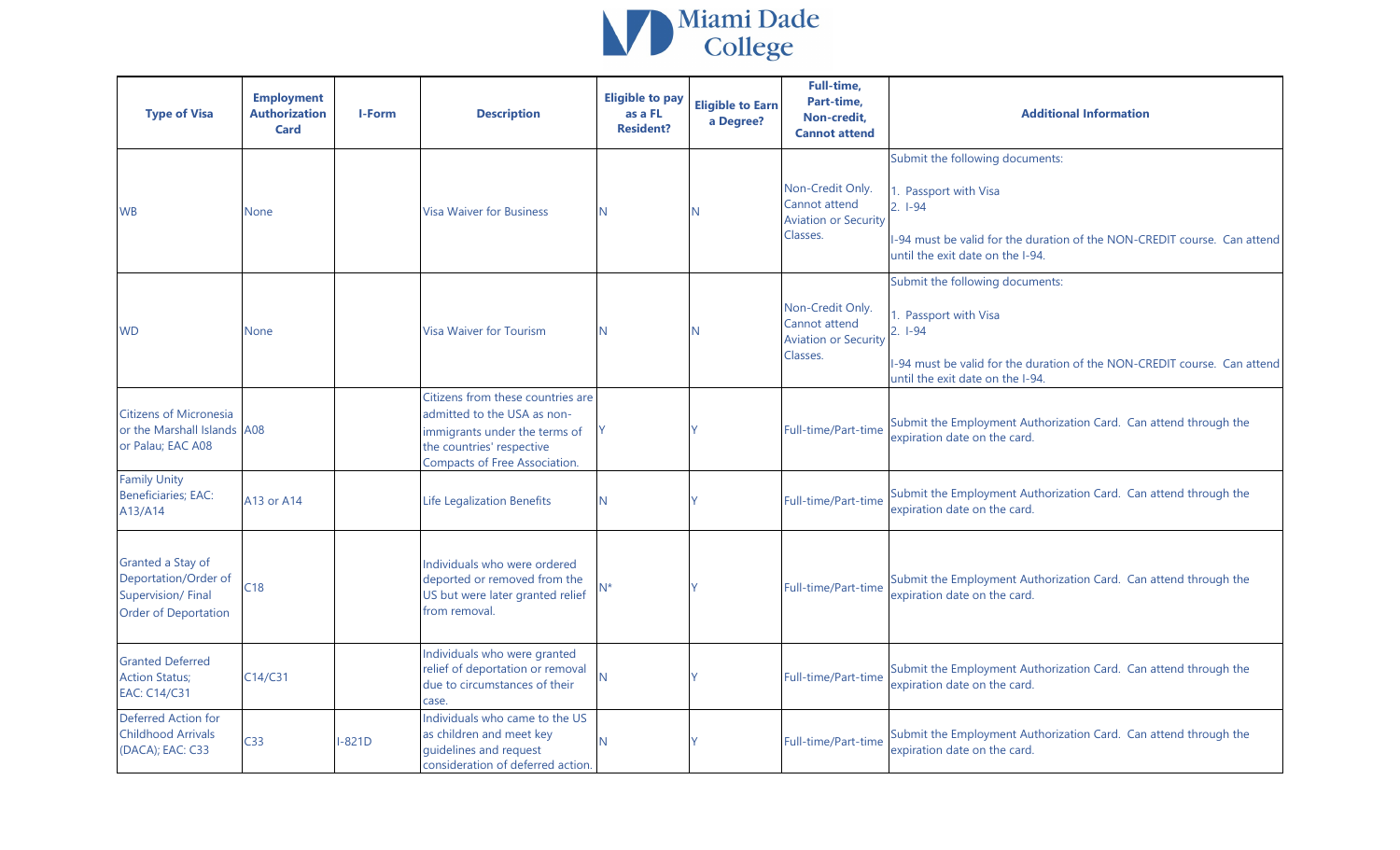

| <b>Type of Visa</b>                                                                                                                    | <b>Employment</b><br><b>Authorization</b><br><b>Card</b> | <b>I-Form</b> | <b>Description</b>                                                                                                                     | <b>Eligible to pay</b><br>as a FL<br><b>Resident?</b> | <b>Eligible to Earn</b><br>a Degree? | Full-time,<br>Part-time,<br>Non-credit,<br><b>Cannot attend</b> | <b>Additional Information</b>                                                                                                                                                                                                       |
|----------------------------------------------------------------------------------------------------------------------------------------|----------------------------------------------------------|---------------|----------------------------------------------------------------------------------------------------------------------------------------|-------------------------------------------------------|--------------------------------------|-----------------------------------------------------------------|-------------------------------------------------------------------------------------------------------------------------------------------------------------------------------------------------------------------------------------|
| <b>Granted Withholding</b><br>of Deportation status<br>or cancellation of<br>removal;<br><b>EAC: A10</b>                               | A10                                                      |               | Individuals who have been<br>granted relief of removal or<br>deportation due to<br>circumstances of their case.                        |                                                       |                                      | Full-time/Part-time                                             | Submit the Employment Authorization Card. Can attend through the<br>expiration date on the card.                                                                                                                                    |
| <b>Granted Deferred</b><br><b>Enforced Departure;</b><br><b>EAC: A11</b>                                                               | A11                                                      |               | Grants certain qualified foreign<br>citizens and nationals protection N<br>from removal                                                |                                                       |                                      | Full-time/Part-time                                             | Submit the Employment Authorization Card. Can attend through the<br>expiration date on the card.                                                                                                                                    |
| Cuban or Haitian<br>Entrants under the<br><b>Refugee Education</b><br><b>Assistance Act;</b><br>EAC: A04, C11, C10,<br>C <sub>08</sub> | A04, C11, C10,<br>C <sub>08</sub>                        |               | Eligible Cubans and Haitians are<br>provided with certain benefits<br>and services through the Cuban<br>Haitian Entrant Program (CHEP) |                                                       |                                      | Full-time/Part-time                                             | Submit the Employment Authorization Card. Can attend through the<br>expiration date on the card.                                                                                                                                    |
| Applicants for<br>Adjustment of Status;<br><b>EAC: C09</b>                                                                             | CO <sub>9</sub>                                          |               | Individuals in the process of<br>changing their status to<br>permanent resident                                                        |                                                       |                                      | Full-time/Part-time                                             | Submit the Employment Authorization Card. Can attend through the<br>expiration date on the card.                                                                                                                                    |
| <b>Lawful Permanent</b><br>Resident (LPR)                                                                                              | <b>PRC</b>                                               |               | Individuals granted permission to<br>live in the U.S. on a permanent<br>basis                                                          |                                                       |                                      |                                                                 | Submit one of the following documents:<br>1. Permanent Resident Card<br>Full-time/Part-time 2. Passport with I-551 stamp<br>3. I-797 Approval Notice for Permanent Residence<br>Can attend through the expiration date on the card. |
| <b>Temporary Resident;</b><br><b>EAC: A02</b>                                                                                          | A02                                                      |               | Individuals who qualify for<br>legalization.                                                                                           |                                                       |                                      | Full-time/Part-time                                             | Submit the Employment Authorization Card. Can attend through the<br>expiration date on the card.                                                                                                                                    |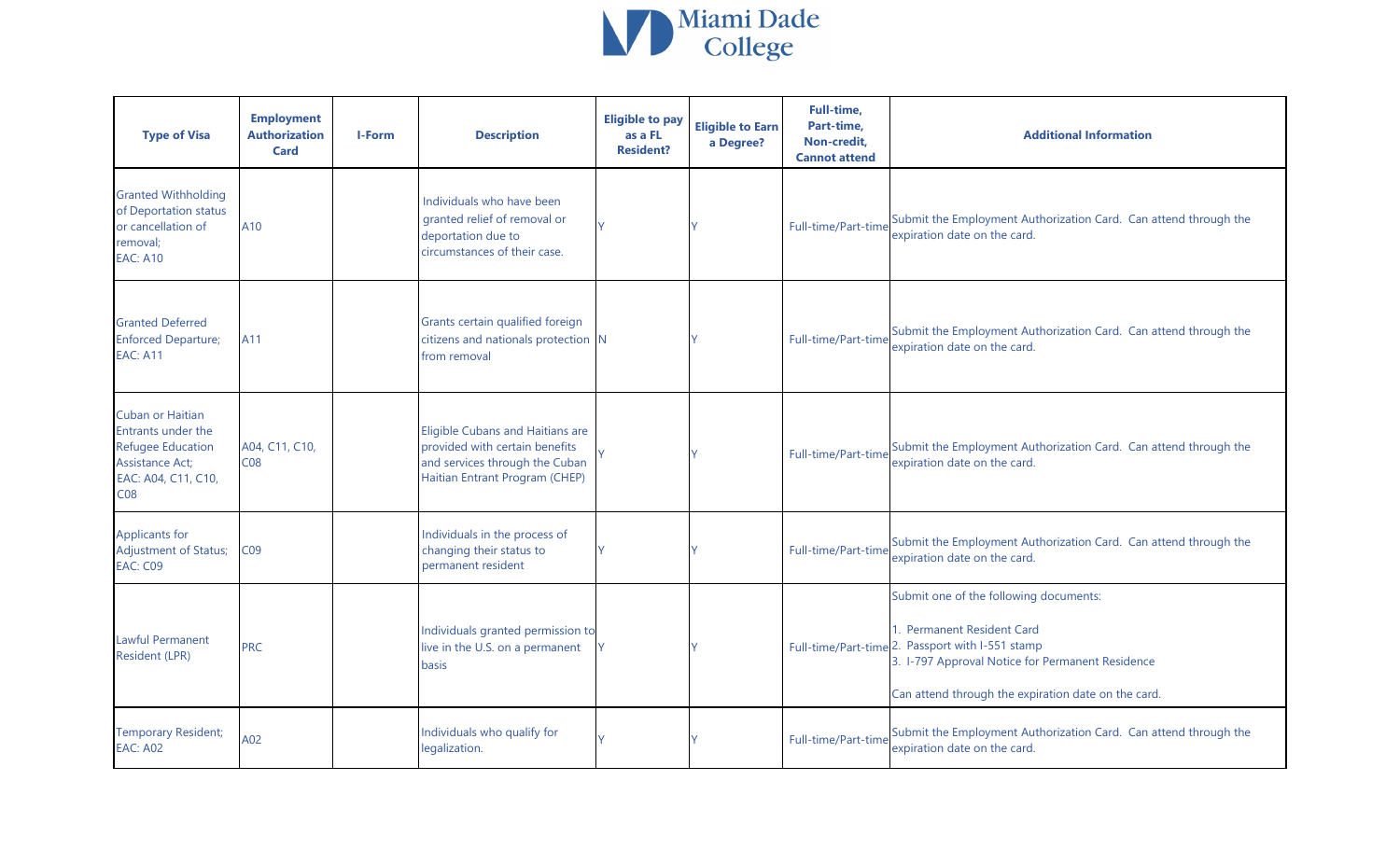

| <b>Type of Visa</b>                                                                                       | <b>Employment</b><br><b>Authorization</b><br><b>Card</b> | <b>I-Form</b>    | <b>Description</b>                                                                                                                           | <b>Eligible to pay</b><br>as a FL Resident? | <b>Eligible to Earn a</b><br>Degree? | <b>Full-time,</b><br>Part-time,<br>Non-credit,<br><b>Cannot attend</b> | <b>Additional Information</b>                                                                                                                                                                                                       |
|-----------------------------------------------------------------------------------------------------------|----------------------------------------------------------|------------------|----------------------------------------------------------------------------------------------------------------------------------------------|---------------------------------------------|--------------------------------------|------------------------------------------------------------------------|-------------------------------------------------------------------------------------------------------------------------------------------------------------------------------------------------------------------------------------|
| <b>Conditional Permanent</b><br>Resident;<br><b>EAC: A06</b>                                              | A06 or A09                                               |                  | <b>Individuals granted Conditional</b><br>Permanent Residence as the<br>Spouse of a U.S. Citizen or Lawful<br>Permanent Resident or Employer |                                             |                                      |                                                                        | Submit one of the following documents:<br>1. Permanent Resident Card<br>Full-time/Part-time 2. Passport with I-551 stamp<br>3. I-797 Approval Notice for Permanent Residence<br>Can attend through the expiration date on the card. |
| Parolee; EAC: A04,<br>C11                                                                                 | A04 or C11                                               |                  | Individuals granted admission to<br>the US by the Secretary of State<br>for humanitarian reasons or<br>public benefit.                       |                                             |                                      | Full-time/Part-time                                                    | Submit the Employment Authorization Card. Can attend through the<br>expiration date on the card.                                                                                                                                    |
| <b>Application for Asylum;</b><br>EAC: C08                                                                | CO8                                                      | $-589$<br>$-765$ | Individuals who have applied for<br>asylum but whose case has not<br>yet<br>been finalized                                                   |                                             |                                      | Full-time/Part-time                                                    | Submit the Employment Authorization Card. Can attend through the<br>expiration date on the card. I-589 Receipt Notice can be used for you to<br>attend your first term.                                                             |
| <b>Granted Asylum;</b><br><b>EAC: A05</b>                                                                 | A05                                                      |                  | Individuals who have proven a<br>well-founded fear of persecution Y<br>in their home country.                                                |                                             |                                      | Full-time/Part-time                                                    | Submit the Employment Authorization Card. Can attend through the<br>expiration date on the card. Can also provide I-94 that states Asylum status<br>has been granted indefinitely.                                                  |
| Refugee;<br><b>EAC: A03</b>                                                                               | A03                                                      |                  | Individuals who have proven a<br>well-founded fear of persecutior Y<br>in their home country.                                                |                                             |                                      | Full-time/Part-time                                                    | Submit the Employment Authorization Card. Can attend through the<br>expiration date on the card.                                                                                                                                    |
| Applicant for<br>Suspension of<br><b>Deportation Status or</b><br>Cancellation of<br>Removal; EAC:<br>C10 | C10                                                      |                  | Individual who is applying for a<br>suspension of a Deportation<br>Order.                                                                    | V*                                          |                                      | Full-time/Part-time                                                    | Submit the Employment Authorization Card. Can attend through the<br>expiration date on the card.                                                                                                                                    |
| <b>Granted Voluntary</b><br>Departure;<br><b>EAC: C12</b>                                                 | C12                                                      |                  | Individual who is granted the<br>opportunity to depart the U.S. by<br>a certain date without an order of<br>removal on his or her record.    |                                             |                                      | Full-time/Part-time                                                    | Submit the Employment Authorization Card. Can attend through the<br>expiration date on the card.                                                                                                                                    |
| Deportation or<br><b>Exclusion Proceedings</b><br>Pending; EAC: C13                                       | C13                                                      |                  | Individuals with Deportation or<br><b>Exclusion Proceedings Pending</b>                                                                      |                                             |                                      | Full-time/Part-time                                                    | Submit the Employment Authorization Card. Can attend through the<br>expiration date on the card.                                                                                                                                    |
| <b>Granted Deferred</b><br>Action; EAC: C14                                                               | C14                                                      |                  | Individuals who are being<br>considered for relief from removal N<br>from US.                                                                |                                             |                                      | Full-time/Part-time                                                    | Submit the Employment Authorization Card. Can attend through the<br>expiration date on the card.                                                                                                                                    |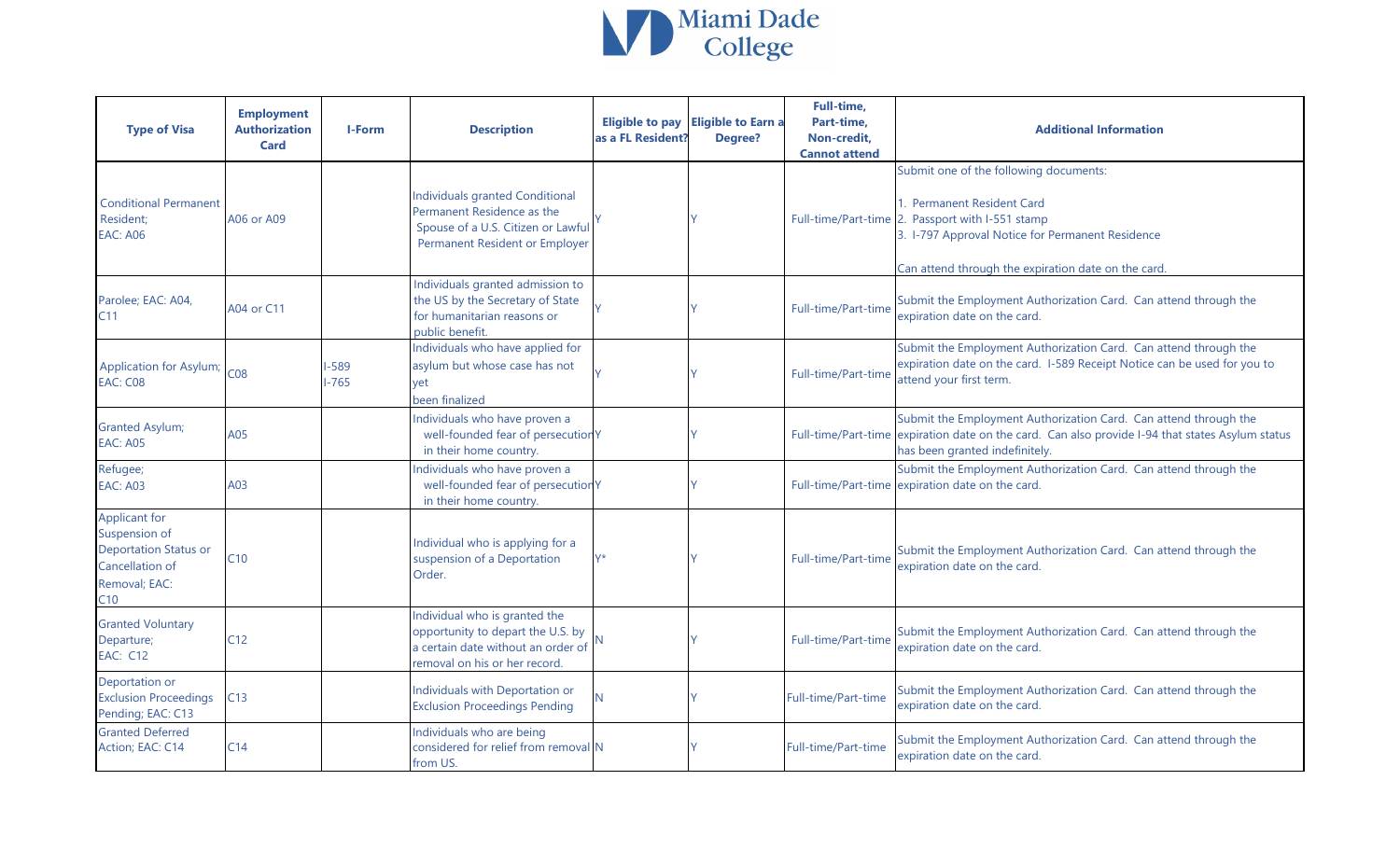

| <b>Type of Visa</b>                                                                                                                           | <b>Employment</b><br><b>Authorization</b><br><b>Card</b> | I-Form | <b>Description</b>                                                                     | a FL Resident? | Eligible to pay as Eligible to Earn a<br><b>Degree?</b> | <b>Full-time,</b><br>Part-time,<br>Non-credit,<br><b>Cannot attend</b> | <b>Additional Information</b>                                                                                            |
|-----------------------------------------------------------------------------------------------------------------------------------------------|----------------------------------------------------------|--------|----------------------------------------------------------------------------------------|----------------|---------------------------------------------------------|------------------------------------------------------------------------|--------------------------------------------------------------------------------------------------------------------------|
|                                                                                                                                               | C15                                                      |        | Invalid visa - No Longer in Use                                                        |                |                                                         | Cannot attend                                                          | Invalid visa - No Longer in Use                                                                                          |
| <b>Adjustment of Status</b><br>Applicant based on<br>continuous residence in $\vert$ C16<br>U.S. since January 1,<br>1972;<br><b>EAC: C16</b> |                                                          |        | Individuals in the process of<br>changing their status to<br>permanent resident.       |                |                                                         | Full-time/Part-time                                                    | Submit the Employment Authorization Card. Can attend through the<br>expiration date on the card.                         |
| Section 210<br>Legalization;<br><b>EAC: C20</b>                                                                                               | C <sub>20</sub>                                          |        | Life Legalization application for<br>special agricultural workers                      |                |                                                         | Full-time/Part-time                                                    | Submit the Employment Authorization Card. Can attend through the<br>expiration date on the card.                         |
| Section 245-A<br>Legalization;<br><b>EAC: C22</b>                                                                                             | C <sub>22</sub>                                          |        | Alien who has filed legalization<br>application                                        |                |                                                         | Full-time/Part-time                                                    | Submit the Employment Authorization Card. Can attend through the<br>expiration date on the card.                         |
| <b>Irish Peace Process;</b><br><b>EAC: C23</b>                                                                                                | C <sub>23</sub>                                          |        | Invalid visa - No Longer in Use                                                        |                |                                                         | <b>Cannot Attend</b>                                                   | Invalid visa - No Longer in Use                                                                                          |
| Life Legalization;<br><b>EAC: C24</b>                                                                                                         | C <sub>24</sub>                                          |        | Life Legalization applicant                                                            | N.             |                                                         | Full-time/Part-time                                                    | Submit the Employment Authorization Card. Can attend through the<br>expiration date on the card.                         |
| <b>Violence Against</b><br>Women Act (VAWA)<br>Self-Petitioners;<br><b>EAC: C31</b>                                                           | C <sub>31</sub>                                          |        | Principal beneficiary or child of<br>beneficiary of approved VAWA self N<br>petitioner |                |                                                         | Full-time/Part-time                                                    | Submit the Employment Authorization Card. Can attend through the<br>expiration date on the card.                         |
| <b>Immigration I-Forms below:</b>                                                                                                             |                                                          |        |                                                                                        |                |                                                         |                                                                        |                                                                                                                          |
|                                                                                                                                               |                                                          |        | <b>DETITION FOR U. MONT</b>                                                            |                |                                                         |                                                                        | when the contract of the contract of<br>$\mathbf{r}$ and $\mathbf{r}$ and $\mathbf{r}$ and $\mathbf{r}$ and $\mathbf{r}$ |

| <b>EAC: A19/A20</b> | $1 - 918$ | <b>PETITION FOR U NON-</b><br><b>IMMIGRANT STATUS</b> |            | Full-time/Part-time | Submit the Employment Authorization Card OR I-918 Approval Notice. Can<br>attend through the expiration date on the card. |
|---------------------|-----------|-------------------------------------------------------|------------|---------------------|---------------------------------------------------------------------------------------------------------------------------|
|                     |           |                                                       | <b>END</b> |                     |                                                                                                                           |